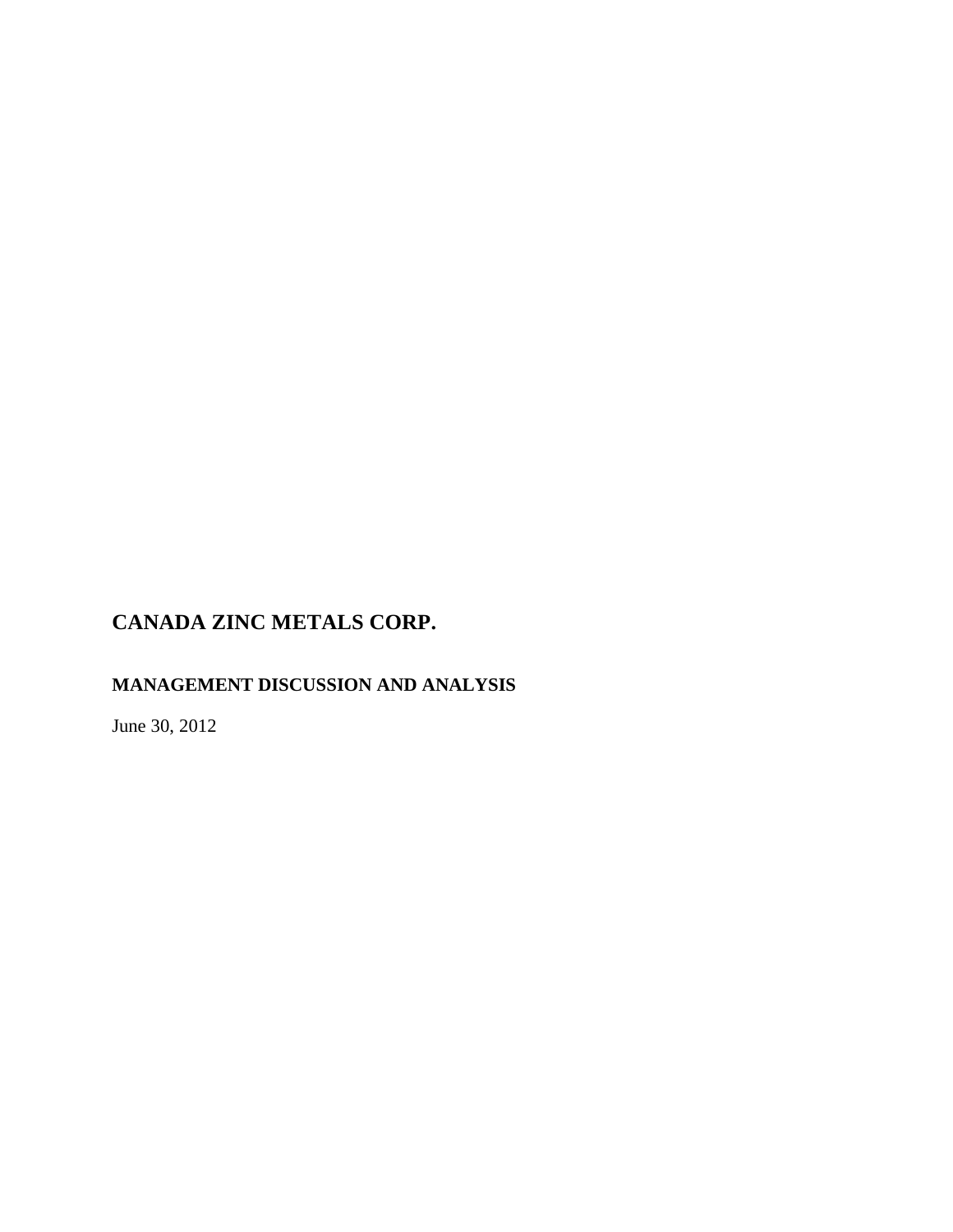Management Discussion and Analysis, page 1 June 30, 2012

#### **1.1 Date**

This Management Discussion and Analysis ("MD&A") of Canada Zinc Metals Corp. ("Canada Zinc Metals" or the "Company") has been prepared by management as of October 26, 2012 and should be read in conjunction with the consolidated audited financial statements and related notes thereto of the Company for the years ended June 30, 2012 and 2011, which were prepared in accordance with International Accounting Standards ("IAS") 34, "Interim Financial Reporting" using accounting policies consistent with International Financial Reporting Standards ("IFRS") as issued by the International Accounting Standards Board ("IASB") and International Financial Reporting Interpretations Committee ("IFRIC").

The Company is presently a "Venture Issuer", as defined in NI 51-102.

This MD&A may contain "forward-looking statements" which reflect the Company's current expectations regarding the future results of operations, performance and achievements of the issuer, including potential business or mineral property acquisitions and negotiation and closing of future financings. The issuer has tried, wherever possible, to identify these forward-looking statements by, among other things, using words such as "anticipate," "believe," "estimate," "expect" and similar expressions. The statements reflect the current beliefs of the management of the Company, and are based on currently available information. Accordingly, these statements are subject to known and unknown risks, uncertainties and other factors, which could cause the actual results, performance, or achievements of the Issuer to differ materially from those expressed in, or implied by, these statements.

The Company undertakes no obligation to publicly update or review the forward-looking statements whether as a result of new information, future events or otherwise.

Historical results of operations and trends that may be inferred from the following discussions and analysis may not necessarily indicate future results from operations.

#### **1.2 Overall Performance**

The Company was incorporated under the laws of the Province of British Columbia on February 10, 1988. The Company operates in one business segment, that being the exploration and development of mineral properties in Canada.

As at the date hereof, the Company has mining interests in properties located in British Columbia.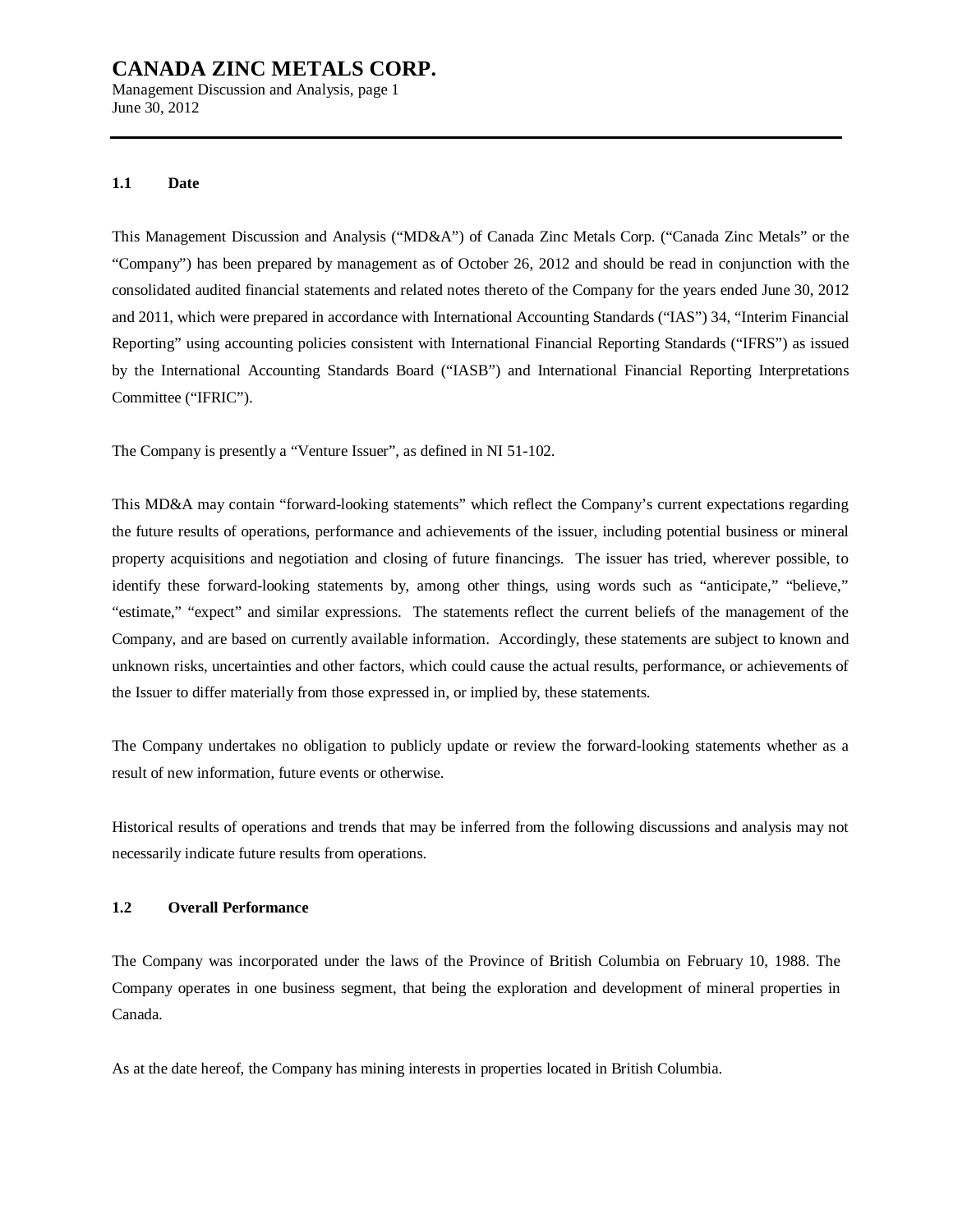Management Discussion and Analysis, page 2 June 30, 2012

#### **Akie Property, Kechika Trough District, BC (zinc, lead, silver)**

The Company holds a 100% interest in the Akie Property, which is located approximately 260 kilometers northnorthwest of the town of Mackenzie in northeastern British Columbia.

The Akie zinc-lead-silver property is situated within the Kechika Trough, the southernmost extension of the regionally extensive Paleozoic Selwyn Basin, one of the most prolific sedimentary basins in the world for the occurrence of SEDEX zinc-lead-silver and stratiform barite deposits.

Drilling on the Akie property by Inmet Mining Corporation during the period 1994 to 1996 and by Canada Zinc Metals since 2005 has identified a significant body of lead-zinc-silver sedimentary exhalative (SEDEX) mineralization named the Cardiac Creek deposit. The deposit is hosted by variably siliceous, fine grained clastic rocks of the Middle to Late Devonian Gunsteel Formation, the same host formation for other known deposits in the district, including Teck Resources/Korea Zinc's joint-ventured Cirque deposit, located about 15 kilometres to the northwest.

#### **2012 Updated Resource Calculation: Cardiac Creek Deposit**

In the spring of 2012, the Company re-engaged Rob Sim, P. Geo., to re-evaluate, calculate and produce an updated 43-101 compliant resource on the Cardiac Creek deposit. Robert Sim is an independent qualified person for the purposes of NI 43-101.

The technical report, entitled "NI 43-101 Technical Report Akie Zinc-Lead-Silver Project, British Columbia, Canada" and dated March 14, 2012, can be found on SEDAR ([www.sedar.com](http://www.sedar.com)). The report updates the work done by the Company since May of 2008, the date of the previous 43-101 compliant resource calculation. The new resource builds on surface diamond drilling completed by the Company during the period mid-2008 to the end of 2011 and establishes the Cardiac Creek deposit as one of the premier undeveloped zinc-rich base metal projects in the world.

The mineral resource estimate presented in the report has been generated from drill hole sample assay results and the interpretation of a geologic model which relates to the spatial distribution of zinc, lead and silver. Interpolation characteristics have been defined based on the geology, drill hole spacing and geostatistical analysis of the data. The resources have been classified by their proximity to the sample locations and are reported, as required by NI 43-101, according to the CIM standards on Mineral Resources and Reserves. Extensive analysis of the drill sample database shows that it is sound and reliable for the purposes of resource estimation. The resource model has been developed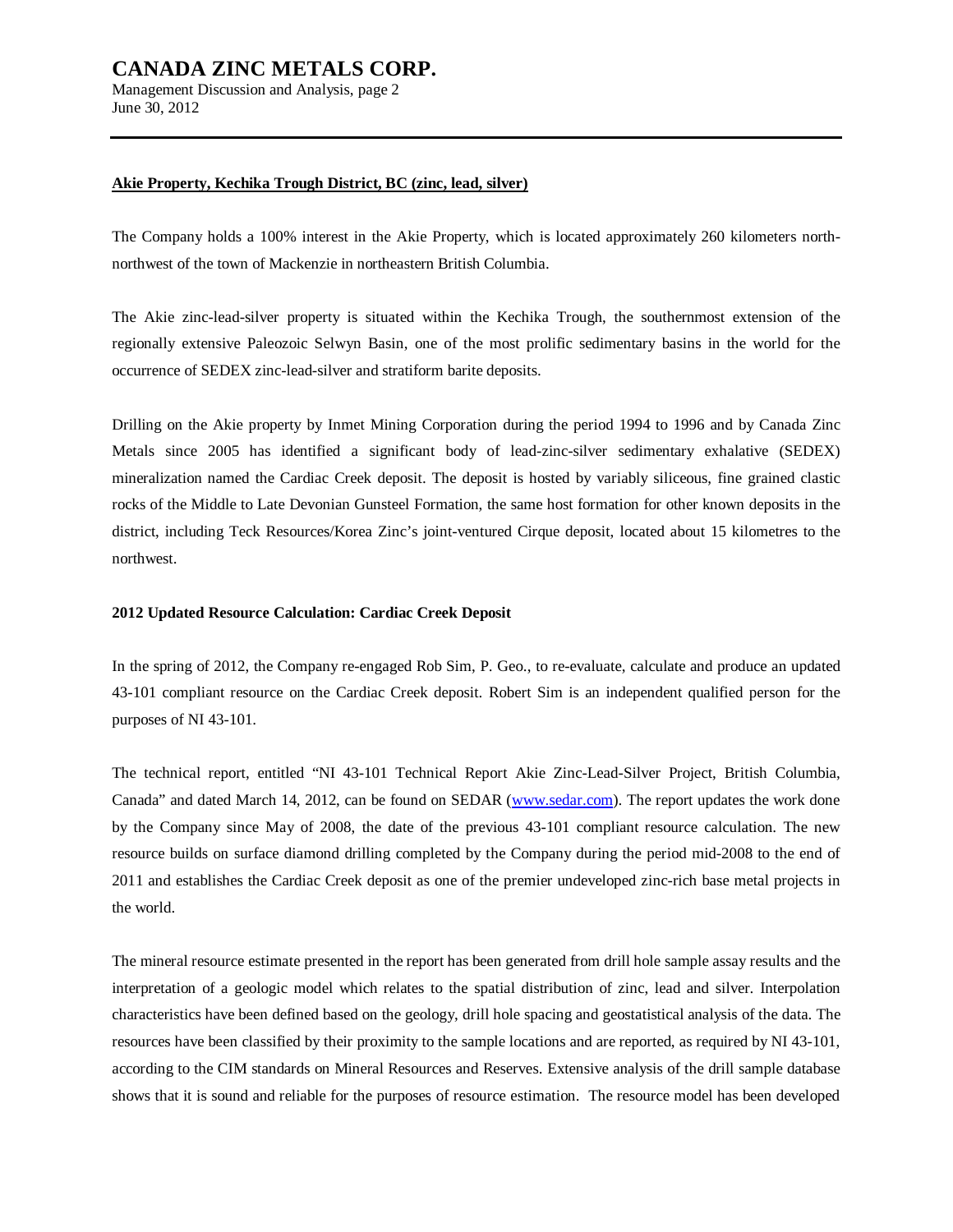Management Discussion and Analysis, page 3 June 30, 2012

in accordance with accepted industry standards resulting in a mineral resource defined within the indicated and inferred categories.

The revised estimate consists of an indicated resource of 12.731Mt grading 8.38% zinc, 1.68% lead, and 13.7g/t silver, at a cut-off grade of 5% zinc; and an inferred resource of 16.287Mt grading 7.38% zinc, 1.34% lead, and 11.6g/t silver, at a cut-off grade of 5% zinc. Using this estimate, the deposit contains 2.4 billion pounds of zinc, 472 million pounds of lead and 5.6 million ounces of silver in the indicated category (at 5% zinc cut-off), and 2.6 billion pounds of zinc, 482 million pounds of lead and 6.1 million ounces of silver in the inferred category (at 5% zinc cutoff).

The calculated mineral resource estimate, at a series of industry-standard cut-off Zn grades, can be seen in the table below.

| <b>Cut-off Grade</b><br>$(Zn\% )$ | ktonnes | $\mathbf{Zn}$ (%) | Pb $(\% )$ | Ag (gpt)    | Combined Zn +<br>Pb $(\%)$ |
|-----------------------------------|---------|-------------------|------------|-------------|----------------------------|
|                                   |         | <b>Indicated</b>  |            |             |                            |
| $\overline{c}$                    | 20,088  | 6.59              | 1.31       | 11.2        | 7.90                       |
| 3                                 | 17,683  | 7.15              | 1.43       | 12.0        | 8.58                       |
| $\overline{4}$                    | 15,195  | 7.75              | 1.56       | 12.8        | 9.31                       |
| 5                                 | 12,731  | 8.38              | 1.68       | 13.7        | 10.06                      |
| 6                                 | 10,342  | 9.05              | 1.81       | 14.6        | 10.86                      |
| 7                                 | 7,798   | 9.89              | 1.98       | 15.6        | 11.87                      |
|                                   |         | <b>Inferred</b>   |            |             |                            |
| $\sqrt{2}$                        | 48,102  | 4.62              | 0.83       | 8.1         | 5.63                       |
| 3                                 | 33,016  | 5.61              | 1.02       | 9.4         | 6.63                       |
| $\overline{4}$                    | 23,278  | 6.50              | 1.19       | 10.5        | 7.69                       |
| 5                                 | 16,287  | 7.38              | 1.34       | <b>11.6</b> | 8.72                       |
| 6                                 | 11,026  | 8.28              | 1.50       | 12.5        | 9.78                       |
| 7                                 | 7,092   | 9.29              | 1.67       | 13.7        | 10.96                      |

(1) "Base case" cut-off grade of 5% Zn highlighted in table

(2) Mineral resources are not mineral reserves as the economic viability has not been demonstrated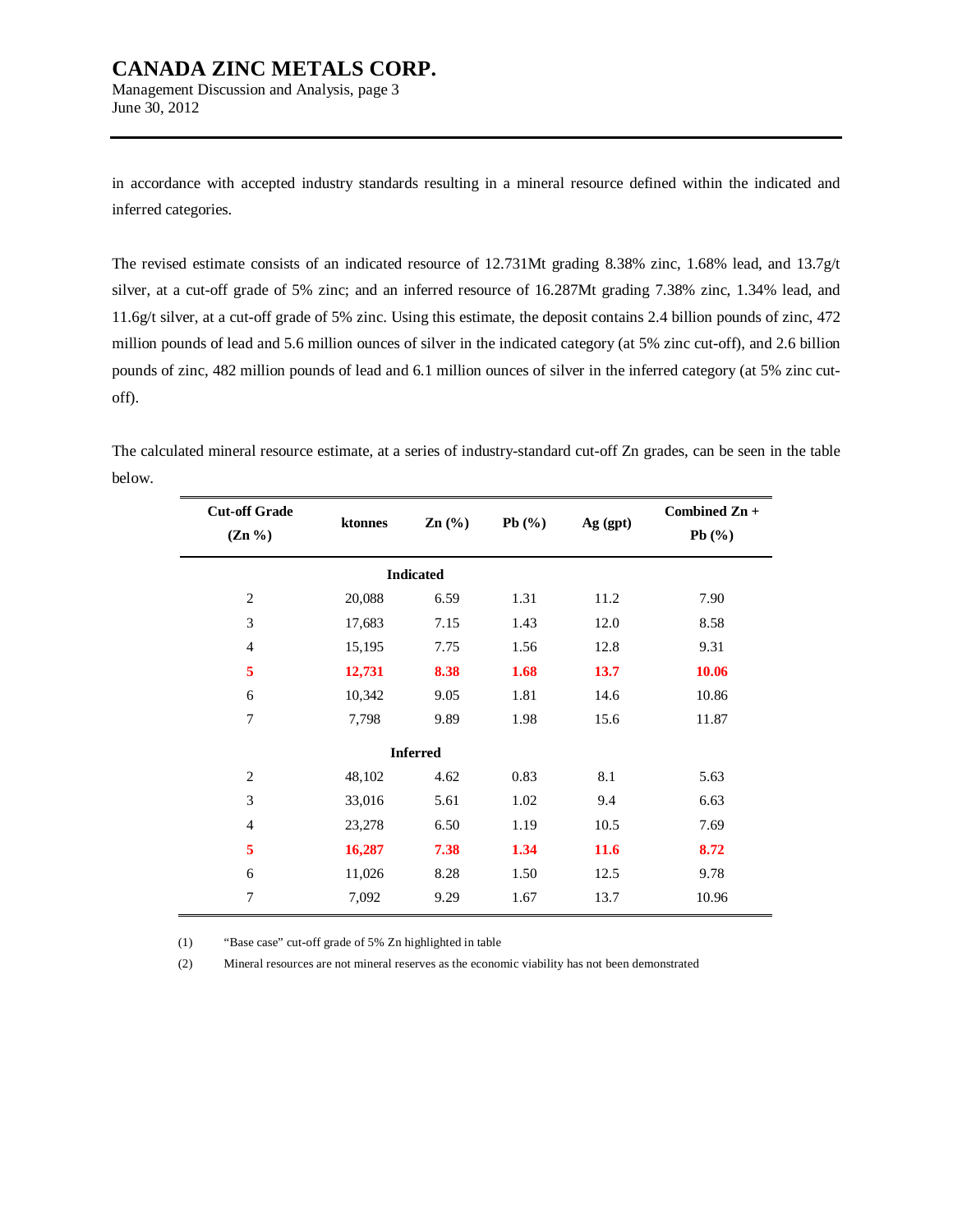Management Discussion and Analysis, page 4 June 30, 2012

Highlighted in the table is the "base case" cut-off grade of 5% zinc for the sulphide resource, which is based on assumptions derived from operations with similar characteristics, scale and location. The report further states that the resource occurs as a relatively continuous zone which is favourable with respect to selectivity and other factors when considering mining options. This, when combined with the results of previous geological, metal zoning and structural investigations, and the results of drilling completed to date, suggest that the Cardiac Creek deposit has economic potential sufficient to warrant additional expenditures on exploration and development. The potentially economic portion of the deposit occurs over a known strike length of 1,300 metres, extends to at least 800 metres below surface and averages about 20 metres in thickness. The deposit currently remains "open" in all directions.

The report recommends an additional surface drill program of 8 holes (3,000 meters) to be completed to infill the current base case resource (>5% zinc) to approximately 100 metre intervals, allowing at least part of the present inferred resource to be elevated to the indicated category, and to provide more information on continuity of the Cardiac Creek zone mineralization which will be necessary in order to guide the planned underground exploration program. Continued metallurgical testing and environmental base line studies are also recommended.

Additional exploration drilling is recommended on the GPS showing and North Lead Anomaly targets present on the Akie property. These targets would involve approximately 2,000 metres of drilling in four drill holes.

Further delineation and exploration drilling at the Cardiac Creek deposit is being considered using underground drilling stations located in the footwall of the deposit on the 950m elevation. All permitting and engineering designs are complete and in hand in order to commence the underground drill program.

#### **2011 Diamond Drill Program – Akie Property**

The 2011 diamond drilling program commenced in early June as part of Canada Zinc Metals' exploration program on the Akie property and the regional Kechika properties; Pie and Mt. Alcock. The objective of this year's drilling program was focused on several targets located on the Akie property including the Cardiac Creek deposit, the NW Extension and the SE Extension.

A total of 6,028.39 metres of drilling was completed in 15 drill holes. A total of 12 drill holes (5,667.81 metres) reached their intended target depths while 3 holes (360.58 metres) were abandoned due to poor ground conditions or excessive drill hole deviation.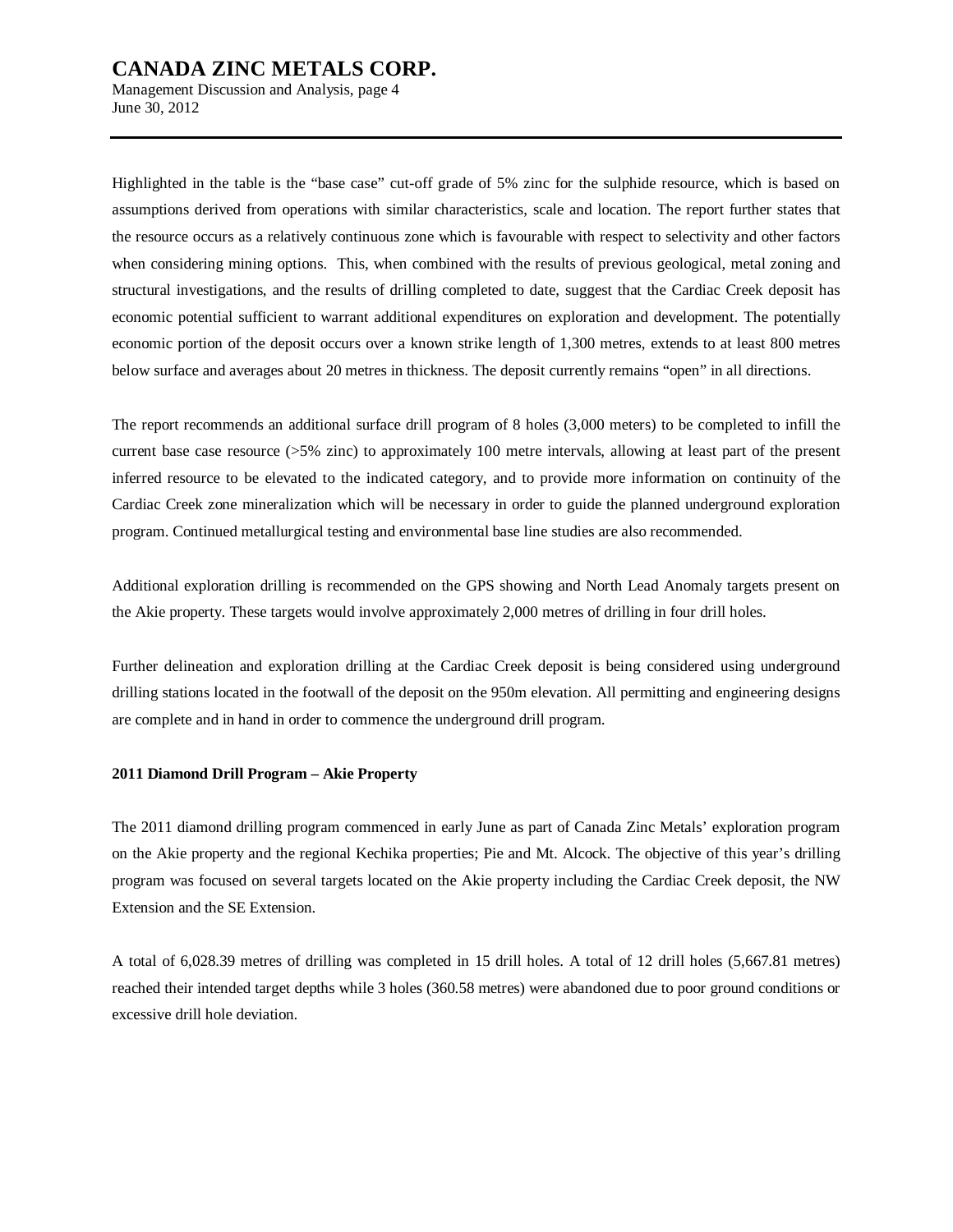Management Discussion and Analysis, page 5 June 30, 2012

#### **Cardiac Creek Zone**

Approximately half of the diamond drilling program was focused along the SE edge of the Cardiac Creek deposit with the intent to expand the deposit both up and down-dip and along strike on approximate 100 metre spacing from existing resource drill holes.

A total of 6 drill holes (A-11-92, A-11-93, A-11-95, A-11-96, A-11-98 and A-11-99) were completed on the Cardiac Creek deposit. These holes provided important infill information both up and down-dip as well as testing the strike extent of the high grade trend along the southeastern edges of the deposit. Step-out drilling was also conducted to the southeast and was designed to expand the known limits of the deposit.

The pierce point for hole A-11-92 represents an approximate 125 metre step-out along strike from A-95-16, situated 210 metres down-dip from A-94-04. The hole intersected 8.26 metres of 2.13% combined Zn-Pb, including 3.22 metres of 3.99% combined Zn-Pb. The high grade mineralization intercepted in hole A-11-93, which included 8.60 metres assaying 10.62% Zn+Pb (within which 2.78 metres assayed 17.66% Zn+Pb) is located 100 metres up-dip from A-95-16 and along strike from drill holes A-08-64 and A-08-66.

The pierce point for hole A-11-95 represents an approximate 100 metre step-out along strike from the high grade intercept in A-11-93 to the southeast. It is also situated between the pierce points for A-94-04 and A-11-92. The hole intersected 12.72 metres of 4.59% Zn+Pb, including 3.13 metres of 8.68% Zn-Pb. The results from this hole indicate that the mineralization of the deposit remains open to the southeast allowing for further expansion of the deposit. The pierce point for hole A-11-96 is located approximately 100 metres up-dip from A-08-66 in an open area situated below the Cardiac Creek showing. The hole intersected 26.12 metres of 5.65% Zn-Pb, including 5.28 metres of 10.01 % Zn-Pb. The area remains open for further drilling and continued expansion of the deposit towards the surface and the Cardiac Creek showing.

The pierce point for hole A-11-98 represents an approximate 100 metre step-out along strike from A-08-58 and updip from A-06-40 and A-08-66. Highlights include 11.27% Zn+Pb and 14.08 g/t Ag over 12.67 metres, including 14.54% Zn+Pb and 17.01 g/t Ag over 8.5 metres. The results from this hole continue to demonstrate the high-grade continuity of the mineralization along the southeastern margins of the deposit, which remains open for further drilling to the southeast.

The pierce point for hole A-11-99 is located approximately 130 metres down-dip from A-06-41 in an untested area of the deposit. Drilling intersected a very large 60.3 metre interval of proximal facies transitioning to Cardiac Creek Zone facies style of mineralization. Highlights include 5.08% Zn+Pb and 9.58 g/t Ag over 5.98 metres. The area remains open for further drilling and continued expansion of the deposit at depth.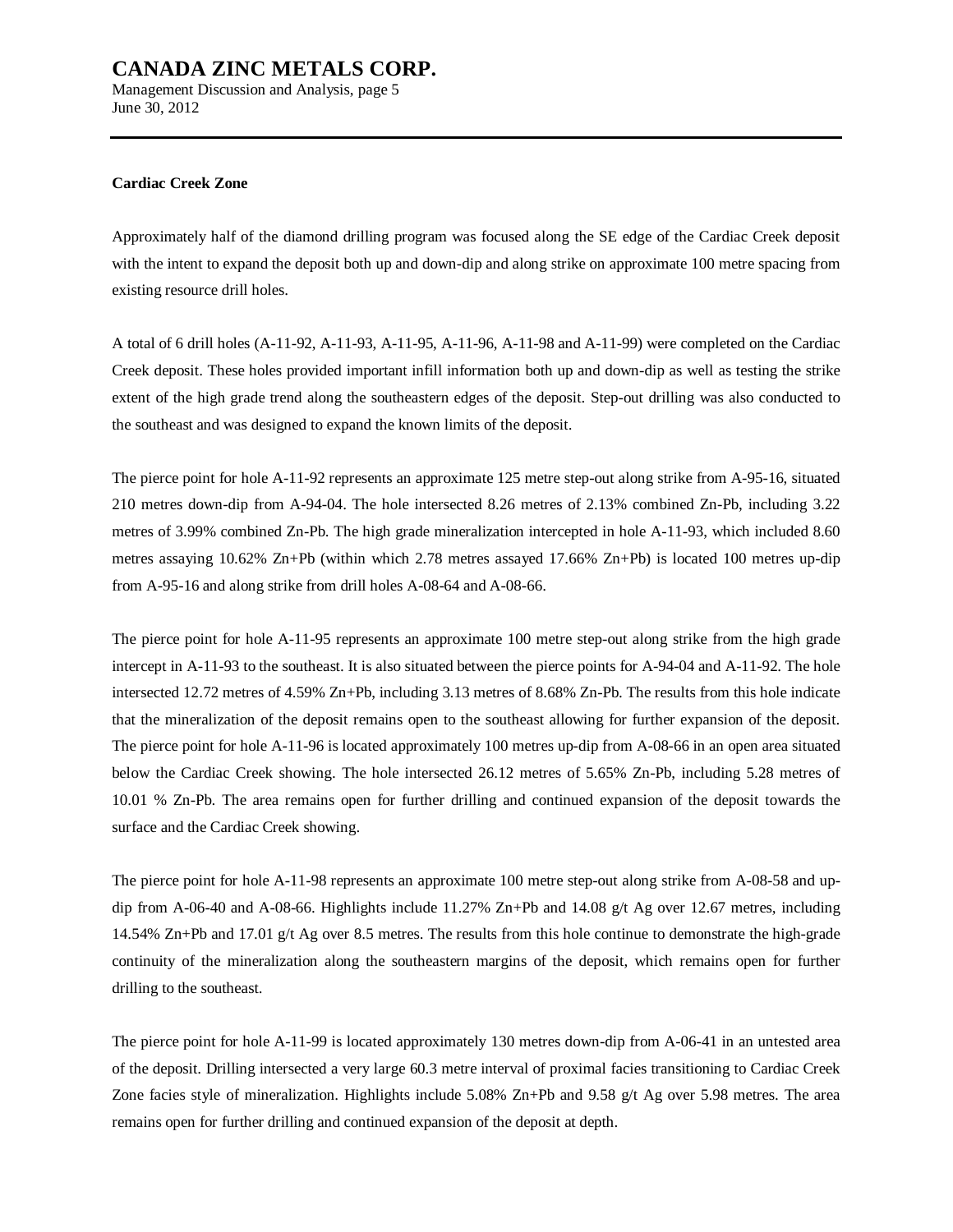Management Discussion and Analysis, page 6 June 30, 2012

|                   | From   | T <sub>0</sub> | <b>Est</b> .True | Zn    | Pb     | Ag       | $Zn+Pb$ |
|-------------------|--------|----------------|------------------|-------|--------|----------|---------|
| <b>Drill Hole</b> | (m)    | (m)            | Width $(m)$ †    | (%)   | $(\%)$ | (g/t)    | (%)     |
| $A-11-92$         | 599.24 | 607.50         | 6.04             | 1.83  | 0.30   | 5.43     | 2.13    |
| Including         | 599.24 | 602.46         | 2.35             | 3.41  | 0.58   | 7.72     | 3.99    |
| $A-11-93$         | 533.61 | 552.02         | 15.22            | 6.61  | 1.45   | 9.84     | 8.06    |
| Including         | 538.13 | 548.44         | 8.52             | 8.60  | 2.02   | 11.82    | 10.62   |
| Including         | 538.13 | 541.50         | 2.78             | 13.99 | 3.67   | 16.53    | 17.66   |
| $A-11-95$         | 544.13 | 559.33         | 12.72            | 3.98  | 0.61   | $6.84*$  | 4.59    |
| Including         | 555.59 | 559.33         | 3.13             | 7.40  | 1.28   | $10.13*$ | 8.68    |
| A-11-96           | 283.73 | 315.36         | 26.12            | 4.80  | 0.84   | 7.7      | 5.64    |
| Including         | 296.97 | 313.28         | 13.47            | 7.15  | 1.24   | 11.18    | 8.39    |
| Including         | 300.00 | 311.91         | 9.83             | 7.42  | 1.29   | 11.32    | 8.71    |
| Including         | 305.52 | 311.91         | 5.28             | 8.59  | 1.42   | 12.43    | 10.01   |
| A-11-98           | 435.75 | 450.42         | 12.67            | 9.69  | 1.58   | 14.08    | 11.27   |
| Including         | 436.91 | 449.78         | 11.11            | 10.36 | 1.71   | 14.59    | 12.07   |
| Including         | 439.94 | 449.78         | 8.50             | 12.50 | 2.04   | 17.01    | 14.54   |
| A-11-99           | 675.44 | 688.25         | 5.98             | 4.31  | 0.77   | 9.58     | 5.08    |
| Including         | 678.60 | 683.34         | 2.21             | 5.18  | 0.94   | 11.94    | 6.12    |
| And               | 708.49 | 730.72         | 10.42            | 1.21  | 0.18   | 3.22     | 1.39    |

The results from these six drill holes are outlined in the table below.

(\*) For the purposes of weighted averages values below the detection limit were given a value half the detection limit

(†) True width calculations are based upon a deposit orientation striking at 130 degrees and dipping at -70 degrees. As such these are estimates and are subject to revision.

#### *The NW & SE Extension's and GPS Showing*

A total of 8 holes (A-11-84 to A-11-91) were completed on the NW and SE Extension targets totaling 2432.11 metres. Three drill hole were completed at the SE Extension A-11-84 to A-11-86. Drill holes A-11-84 and A-11-85 were completed as part of the spring 2011 geotechnical program drilled to obtain geotechnical and hydrogeological information related to engineering design for underground exploration. Drill hole A-11-86 represented the first drill hole of the 2011 program. Drill holes 84 to 86 were collared along the newly constructed portal access trail, located approximately 850 metres along strike to the southeast of the known boundary of the Cardiac Creek deposit. These three drill holes intersected similar mineralization with minor sphalerite enrichment over variable widths that are indicative of the distal and proximal facies associated with the Cardiac Creek deposit and are generally a precursor to high grade zinc mineralization at depth. Results from A-11-84 and A-11-85 were highly variable, with anomalous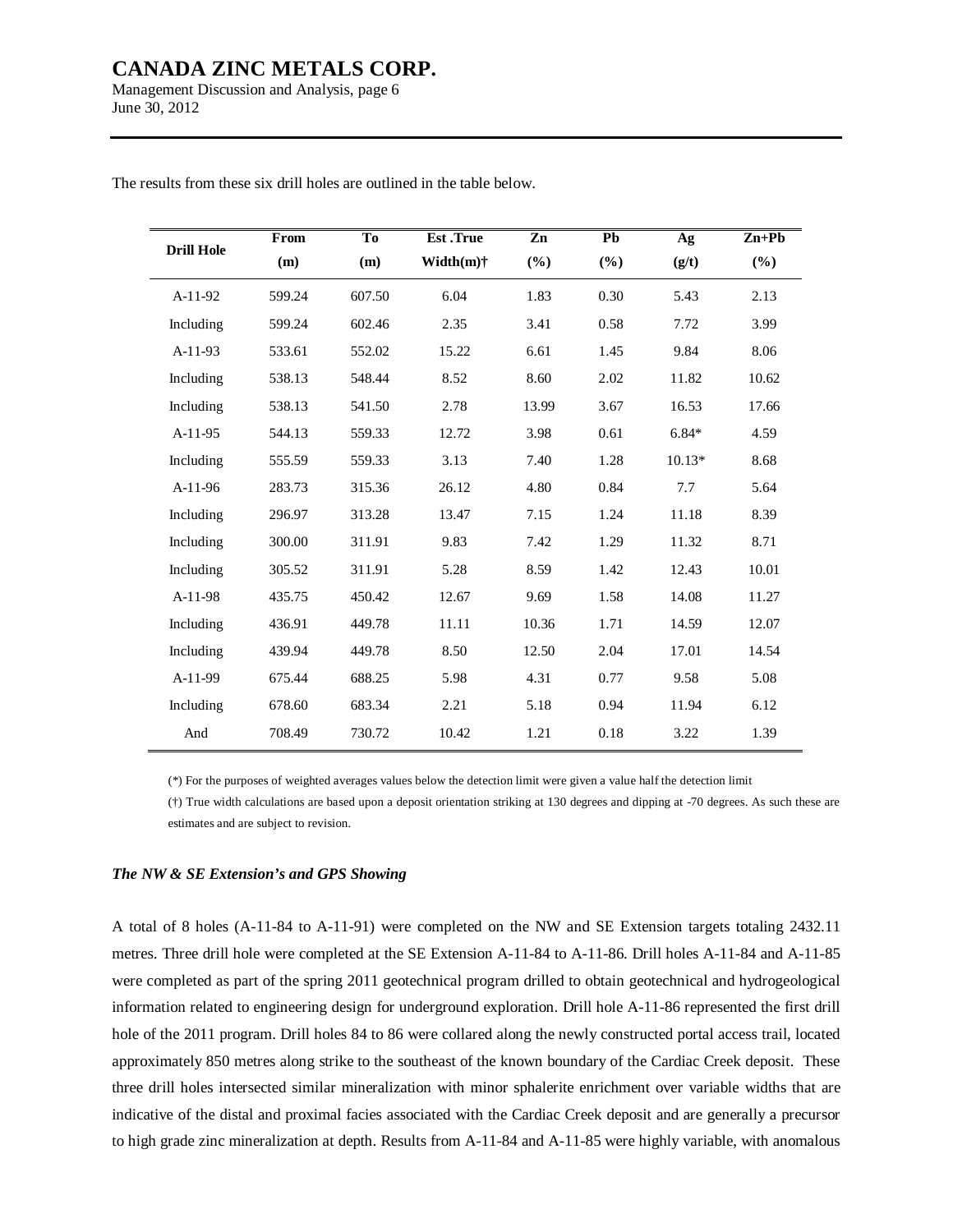June 30, 2012

zinc in the 100 to 1,000 ppm range. Drill hole A-11-86 returned a 54.86 metres interval with nominal values of zinc consistently running above 1,000 ppm and ranging up to 0.64% Zn. The results indicate that there is an enrichment of zinc progressing down-dip from surface. Additional geological analysis is required in order to assess the viability of future drill targets on the SE Extension.

#### *NW Extension*

Drilling at the NW Extension followed up on promising proximal facies mineralization encountered in the 2010 drill program, including Cardiac Creek-style zinc mineralization in hole A-10-69 and the newly discovered Nick-style nickel-zinc rich mineralization in A-10-72. This interval appears to be similar in character to the nickel-zinc-lead-PGE (platinum group element) mineralization of the Nick Deposit in the Yukon, which is also anomalous in gold, copper and other elements. A five drill hole program (A-11-87 to A-11-91) totaling 1,708.22 metres was completed to test these discoveries.

Drill holes A-11-87 to A-11-89 tested for the development of proximal facies mineralization in the immediate vicinity of A-10-69, both along strike and up-dip. All three drill holes intersected variable widths of proximal facies mineralization and returned highly anomalous values of zinc and lead. Drill hole A-11-87 was drilled up-dip of A-10-69 and intersected 11.67 metres of proximal facies bedded pyrite mineralization. This mineralization is hosted within a broad envelope of zinc enrichment that returned 24.68 metres of 0.18% Zn. Hole A-11-88 was drilled along strike of A-10-69 to the southeast and intersected 14.16 metres of proximal facies mineralization and a 2.61 metre thick massive sulphide lens situated at the Gunsteel Formation – Road River Group contact. These intervals were associated with 17.54 metres of 0.38% Zn, 0.03% Pb, and 3.02g/t Ag; including zinc values reaching 1.11% Zn and 1.57 metres of 6.99% Zn, 0.25% Pb, 2.35g/t Ag respectively. Hole A-11-89 was drilled along strike of A-10-69 to the northwest and intersected two thin intervals of proximal facies mineralization associated with 19.00 metres of 0.16% Zn and 10.89 metres of 0.17% Zn. In addition to these intervals, a broad 29.0 metre zone consisting of distal laminated to bedded pyrite and nodular barite returned anomalous zinc values ranging from <1000 ppm to 1.73% Zn. This zone included an 18.67 metre interval of 0.38% Zn. This zinc enriched zone is situated just above the Gunsteel Formation – Road River Group contact.

Drill hole A-11-90, located approximately 400 metres along strike of hole A-10-69, tested the development of Nick– style Ni-Zn mineralization up-dip of the intercept encountered in hole A-10-72. Due to brittle faulting at the projected point of intersection, the Nick horizon was not intersected. However, a significant interval of proximal facies bedded pyrite mineralization was intersected over 41.1 metres, returning a 22.5 metre interval grading 0.31% Zn which includes individual samples returning 1.33% and 1.30% zinc. The presence of sub-economic zinc grades within the mineralization is similar in character to that observed at the North Lead Anomaly. This contrast between holes A-11-89 and A-11-90 indicates the presence of a larger, possibly, east-west structure that may form the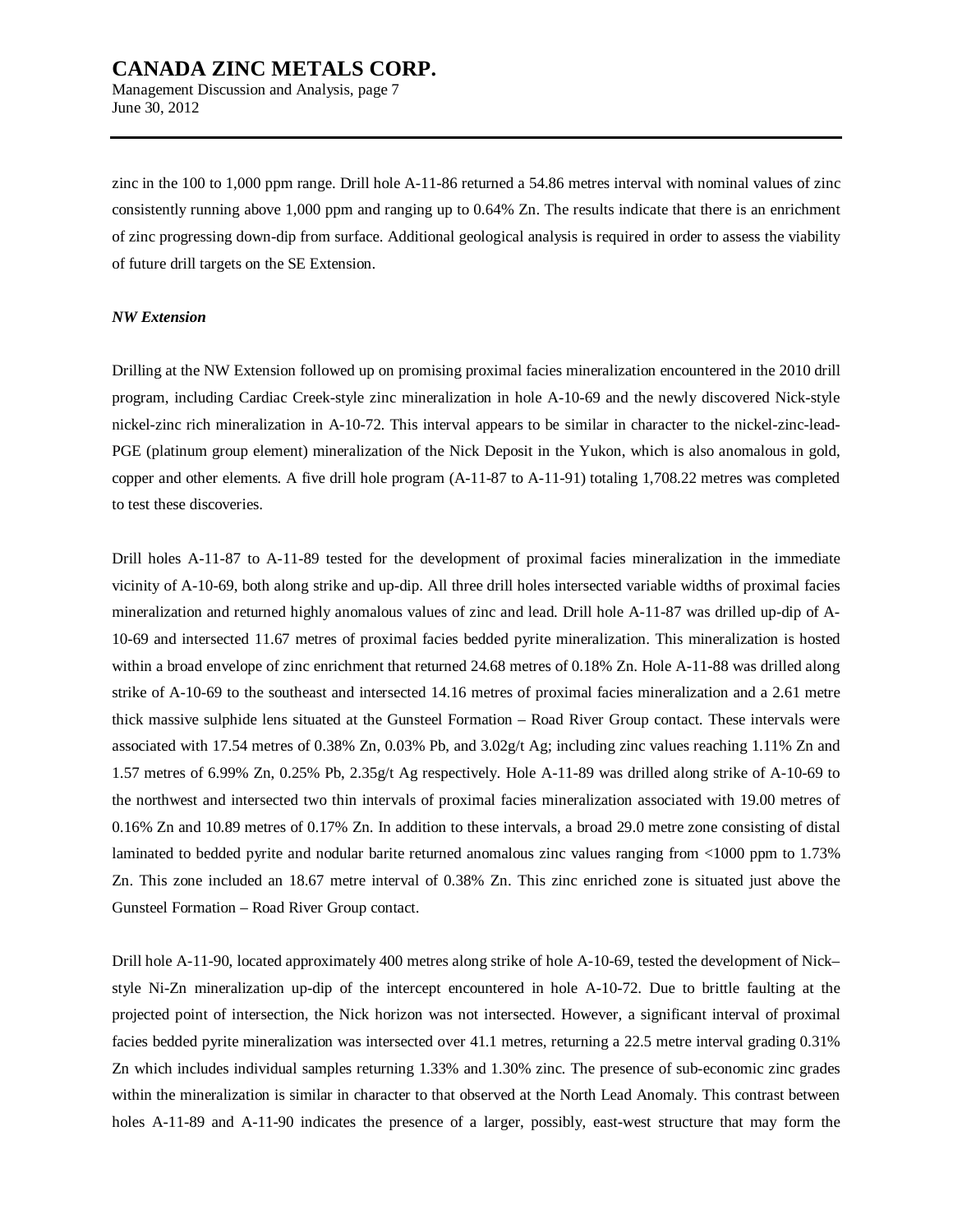Management Discussion and Analysis, page 8 June 30, 2012

boundary between the two target areas. While drill holes A-11-87 to A-11-89 tested the strike and up-dip extents of the proximal facies mineralization in the immediate vicinity of A-10-69, A-11-91 tested the down-dip extent. No significant mineralization was intersected at the anticipated target depth. It appears that brittle faulting has displaced the mineralization observed in the previous drill holes.

At this time, it appears the mineralization present at the NW Extension remains open to the southeast and to a limited extent up-dip and to the northwest. The results for these drill holes are summarized in the table below.

| <b>Drill Hole</b> | From<br>(m) | To<br>(m) | <b>Est. True</b><br>Width $(m)^*$ | Zn<br>$(\%)$           | Pb<br>$(\%)$ | Ag<br>(g/t) | $Zn+Pb$<br>$(\%)$ |
|-------------------|-------------|-----------|-----------------------------------|------------------------|--------------|-------------|-------------------|
| $A-11-87$         | 172.03      | 196.71    | 20.53                             | 0.18                   | < 0.01       | 1.99        | 0.18              |
| $A-11-88$         | 206.26      | 223.82    | 10.96                             | 0.38                   | 0.03         | 3.02        | 0.41              |
| and               | 240.89      | 242.46    | 0.98                              | 6.99                   | 0.25         | 2.35        | 7.24              |
| $A-11-89$         | 218.29      | 237.29    | 13.68                             | 0.16                   | < 0.01       | 1.92        | 0.16              |
| and               | 245.06      | 255.95    | 7.85                              | 0.17                   | < 0.01       | 1.01        | 0.17              |
| and               | 275.00      | 293.67    | 13.48                             | 0.38                   | 0.01         | 1.71        | 0.39              |
| $A-11-90$         | 151.26      | 173.24    | 16.82                             | 0.31                   | 0.02         | 2.85        | 0.33              |
| $A-11-91$         |             |           |                                   | No significant results |              |             |                   |

(\*)True width calculations are based upon a deposit orientation striking at 130 degrees and dipping at -70 degrees. As such these are estimates and are subject to revision.

The final drill hole of the 2011 diamond drilling program targeted a massive bedded barite occurrence known as the GPS showing located along the western edges of the Akie property. Drill hole A-11-100 was abandoned at a depth of 99 metres of a planned 275 metres due to unexpected poor ground conditions within the hanging wall Road River Group stratigraphy. The target showing is hosted in a panel of recently interpreted prospective Gunsteel Formation stratigraphy situated directly along strike from the Cirque Deposit, which is located on the adjacent Cirque property, owned by Teck Resources Ltd and JV partner, Korea Zinc. The GPS showing remains a viable drill target for future exploration programs.

The North Lead Anomaly remains a high priority target for future drilling programs. The Company has initiated a detailed review of all drill holes in the North Lead Anomaly and plans to target a new series of drill holes to followup on significant mineralized intervals intersected in the 2010 drill program.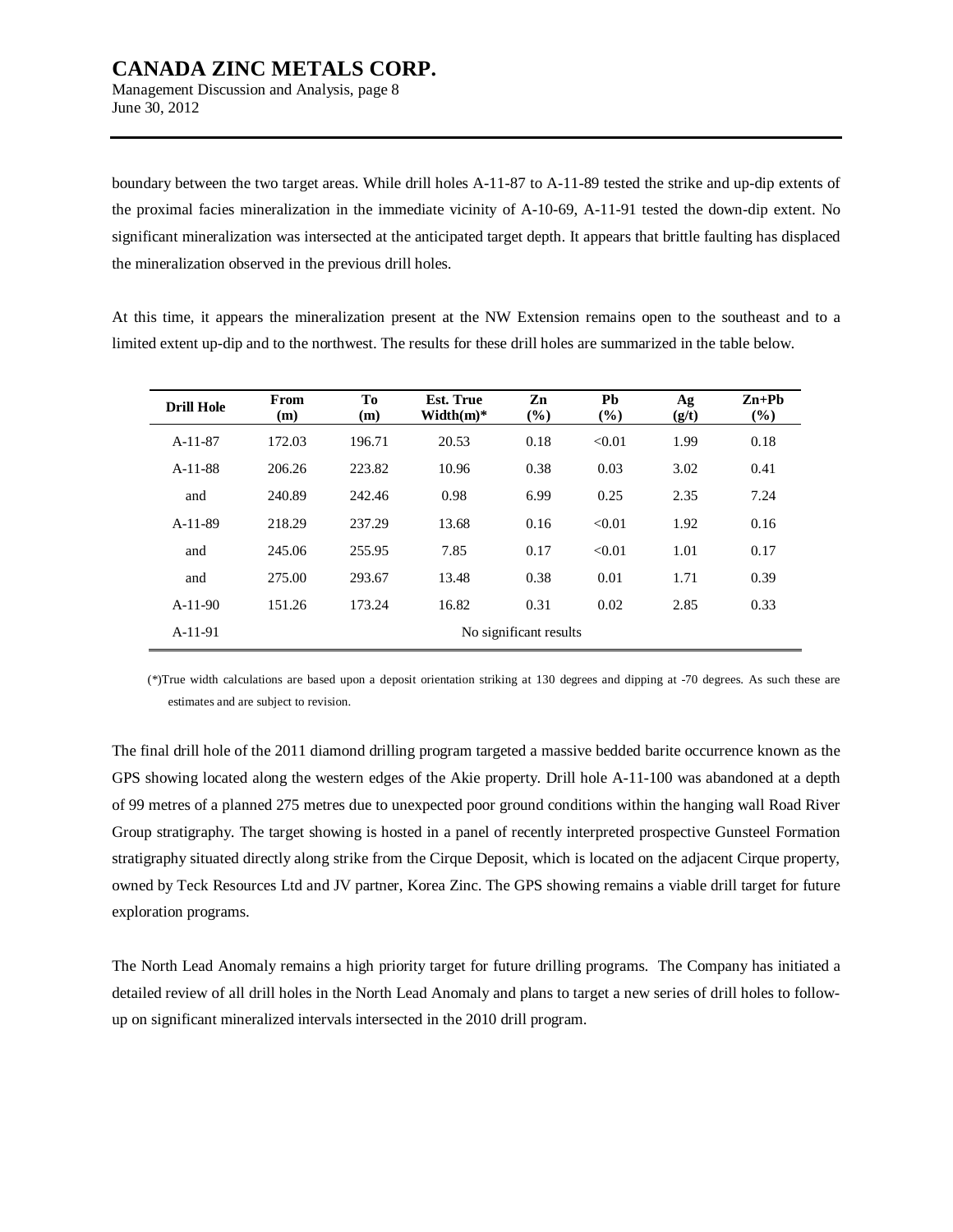Management Discussion and Analysis, page 9 June 30, 2012

#### *Akie Underground Development*

In August 2011, the Company received an underground drill permit from the BC government for the Akie project which will facilitate advanced exploration of the Cardiac Creek deposit. Underground drilling is essentially unaffected by weather and will allow year-round operations. Planned development will initially be confined in the footwall of the deposit. Additional development would allow for a possible bulk ore sample to be taken providing data for pilot plant test work and marketability studies.

The underground drill permit is valid for a period of three years and is the main provincial permit required to build the surface and underground infrastructure required for a comprehensive diamond drill definition program on the Cardiac Creek deposit. The planned program is comprised of a first phase of 1,600 metres of underground development followed by 16,000 metres of underground diamond drilling, designed to upgrade the current 43-101 compliant resource to the measured and indicated category. Drill core from underground will be used in a systematic metallurgical sampling program intended to ensure metallurgical sampling across the full spectrum of the deposit. Underground development will also provide important engineering and geotechnical data for a second phase of exploration drilling and bulk sampling, and for future mine design.

The Company concluded the surface construction work tender process in the fall of 2011 and mobilized personnel and equipment to the site in September to commence work. The surface construction program included stripping of the planned underground portal site, preparation of the portal pad, construction of the waste rock dump site, and upgrade of the existing lower access road. At the onset of winter weather, work crews demobilized from the Akie property and the camp was closed for the season in November 2011. The Company anticipates resuming surface work construction with an aim to collaring the underground portal. The Company continues to examine tender bids and costs associated with underground development for exploration drilling. Engineering and environmental studies will continue over the winter months.

#### **Geotechnical Programs – Akie Property**

Two short technical programs were completed in October 2010 and April 2011. The late 2010 program focused on several key sites near the Cardiac Creek deposit, gathering engineering data in support of planned underground exploration diamond drilling. Geotechnical engineering assessments were completed at the planned waste rock dump site and along the access to the planned portal. A portion of the lower access road was constructed to provide tracked access for a drill and an excavator. Preliminary engineering designs were prepared for the portal, decline, laydown area, dump site, settling pond and lower access.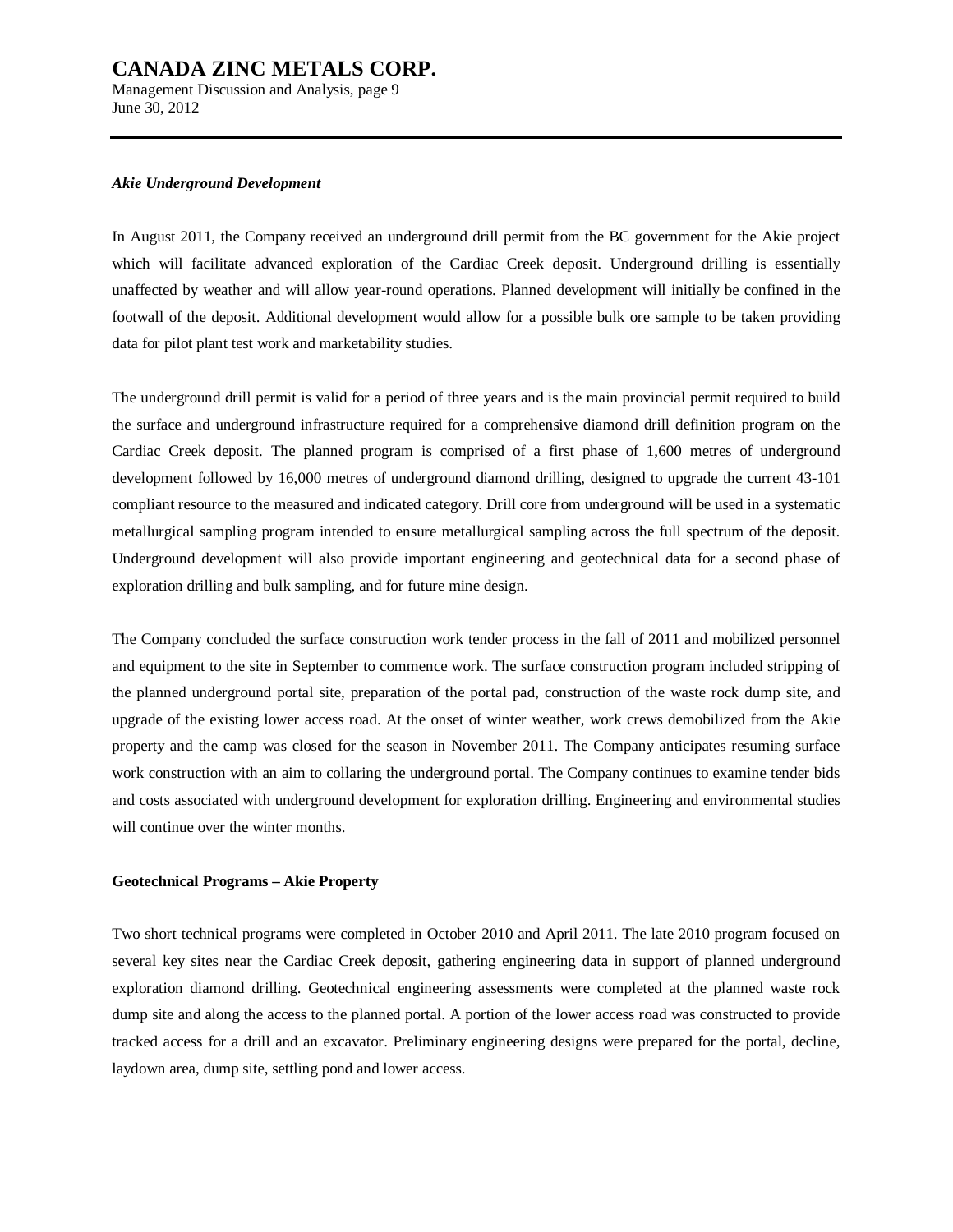Management Discussion and Analysis, page 10 June 30, 2012

The 2011 spring program involved completion of the access trail to the proposed portal site and additional technical drilling (geotechnical and hydrogeological). The field data provided a basis for detailed engineering and environmental design criteria for final designs for a waste rock dump, access road, portal and underground decline. The final designs were submitted to the BC government for approval.

During access construction the surface expression of the Cardiac Creek zone was exposed. Preliminary mapping and sampling of the zone was completed during the summer exploration program. Of the two holes drilled along the access trail, Drill Hole A-11-85, located approximately 825 metres along strike from the deposit, intersected the Cardiac Creek zone 30 metres below surface from 60.40 metres to 83.40 metres (down hole depth). The interval of interest consisted primarily of interbedded sulphide and shale characteristic of proximal facies mineralization (thickly bedded pyrite +/- nodular barite) with minor sphalerite. Individual sulphide beds are on the order of 10-40 cm thick with an aggregate thickness in excess of 10 meters. Detailed core logging and sampling of these drill holes was completed during the summer exploration program.

#### **Kechika Regional Project**

In addition to the Akie property, the Company 100% owns a large contiguous group of mineral claims that aggregate to a total of 10 properties that cover 68,000 hectares. The mineral claims stretch a distance of 140 km from the Pie property on the north boundary of the Akie property to the Thro property, near the northern reaches of the Gataga River. The properties cover the extent of the prospective Gunsteel Formation shale which is the known host of SEDEX mineralization in the Kechika Trough. The southernmost project boundary is located approximately 260 kilometers north-northwest of the town of Mackenzie. The Kechika project includes several properties with significant historical drill intercepts, including the Mt. Alcock property which has yielded a drill intercept of 8.8 metres grading 9.3% zinc+lead, numerous zinc-lead-barite occurrences, and several regional base metal anomalies. Historical drilling on the Bear-Spa property returned several drill intercepts of +10 metres grading 2.53 to 2.96% combined Zn-Pb and up to 20.6  $g/t$  Ag. There has been no modern follow-up exploration on many of these properties.

On May 15<sup>th</sup>, 2012 the Company announced it had received a NI 43-101 compliant Technical Report entitled "NI 43-101 Technical Report on the Pie Property", dated May 4, 2012 and authored by Tanya Strate, P.Geol., an independent qualified person for the purposes of NI 43-101. The Technical Report highlights the SEDEX Zn-Pb-Ag prospectivity of the property, documents the results of field work completed on the property in 2011, and makes recommendations for further work, including drill testing of several zinc-lead-silver mineralization targets. The technical report can be found on SEDAR [\(www.sedar.com\).](http://www.sedar.com))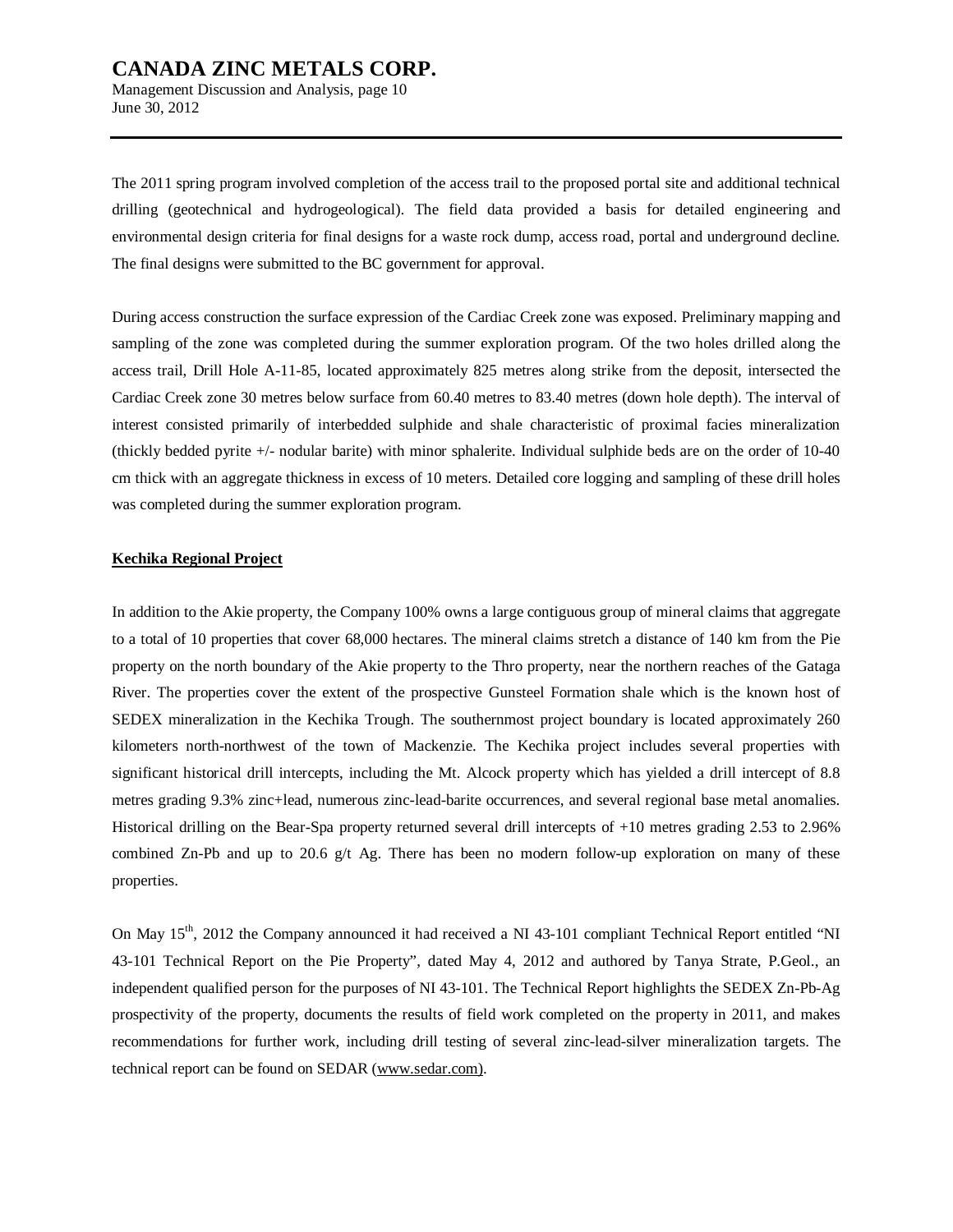Management Discussion and Analysis, page 11 June 30, 2012

On June  $15<sup>th</sup>$ , 2012 the Company took receipt of a NI 43-101 compliant technical report entitled "NI 43-101" Technical Report on the Mt Alcock Property" dated May 31, 2012 and authored by Tanya Strate, P.Geol., an independent qualified person for the purposes of NI 43-101. Please refer to [www.sedar.com](http://www.sedar.com) to review the report.

The Technical Report highlights the history of previous exploration on the property since the 1970's and identifies it as being prospective to host SEDEX Zn-Pb-Ag mineralization. The report documents the results of assessment work completed on the property in 2011, and makes recommendations for further work, including drill testing of the Main barite zone previously drill tested in 1989 and 1990. The property hosts several large soil geochemical anomalies that have never been drill tested and other zinc-lead-silver mineralization targets.

#### **Regional Exploration Program – 2012**

Regional exploration in 2012 was focused on several properties in the southern Kechika Trough including Akie, Pie, Yuen and Mt. Alcock. Exploration activities consisted of an airborne geophysical survey flown over Akie, Pie and Mt. Alcock and an extensive hydrogeochemistry survey involving water sampling across several properties. These programs are briefly described below.

#### **Airborne Geophysical Survey**

In August 2012, the Company engaged Geotech Ltd. Of Aurora, Ontario to complete a large-scale, 1,526 line kilometre airborne Vertical Time Domain EM (VTEM) geophysical survey over the Akie, Pie and Mt. Alcock properties. The primary goal of the survey was to obtain lithological and structural information near surface and at depth across the three properties, as well as define a geophysical response directly from the Cardiac Creek deposit.

A detailed orientation survey with 100 metre line spacing was conducted over the known extent of the Cardiac Creek deposit. This was intended to test the VTEM technology in the field and determine whether expected information was being acquired. The preliminary results from this orientation survey demonstrated a clear response from the Gunsteel Formation shale panel that is host to the Cardiac Creek deposit. In addition, other lithological boundaries such as the hangingwall siltstone and shale and footwall siltstone of the Road River Group were clearly defined. Interestingly, an unexpected positive response was detected to the east of Silver Creek. Based on the preliminary results from the orientation survey a decision was made to proceed with the remainder of the proposed survey over the broader Akie property, and the Pie and Mt. Alcock properties.

Coverage across the remainder of the Akie property, and Pie and Mt. Alcock properties consisted of 200 metre spaced lines. A secondary focus was placed on the West Pie target area with detailed coverage consisting of 100 metre spaced lines extending from the GPS showing to the southeast and to the property boundary to the northwest.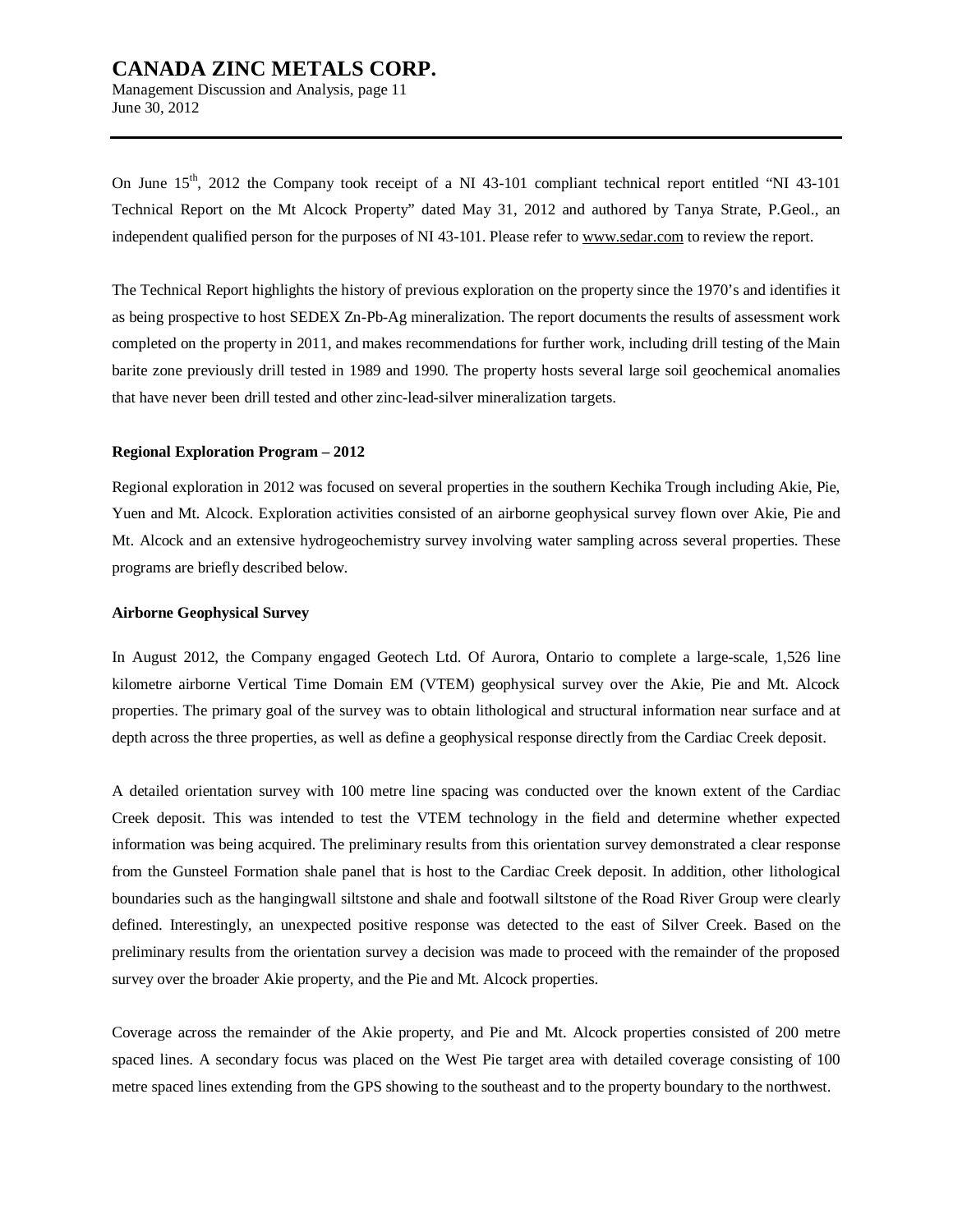Management Discussion and Analysis, page 12 June 30, 2012

The final results from this survey are expected in late October after which the Company will conduct a thorough and detailed interpretation. This is the first modern airborne geophysical survey undertaken on the Company's large land holdings. Prospecting, mapping, soil geochemistry and detailed geophysical ground surveys will be considered in 2013 for any anomalies generated by the 2012 VTEM surveys. The survey results on Mt. Alcock and Pie will also help confirm drill targets. Follow-up airborne VTEM survey infill lines may be warranted in 2013 for detail over any areas identified by the 2012 exploration program as having significant potential for sulphides.

#### **Hydrogeochemistry**

Following up on the results of the 2011 baseline hydrogeochemistry, a total of 121 water samples were collected from primary and secondary drainages on the Akie, Pie, Yuen, and Mt. Alcock properties. Based on the initial field observations of turbidity, several areas returned highly anomalous levels of sulphate. These include the northern area of Central Pie, West Pie and Mt. Alcock. An additional sample was taken downstream of the GPS showing confirming its anomalous nature. Interestingly, certain drainages underlain by rocks of the Road River Group, generally thought to be non-prospective, returned anomalous values on the Pie, Mt. Alcock and Yuen properties. These areas will need to be investigated further in order to determine a possible source. The field observations are at this point preliminary results and will be confirmed by the analytical results at a future date, upon which final interpretations will be made. Based on the final interpretation, future sampling will focus on tertiary drainages in order to pinpoint the source of the sulphate anomalies and the presence of possible SEDEX style mineralization.

#### **Drill Core Review**

In addition to the water sampling program, a review of the 2006 Pie drill core was undertaken. The 2006 Pie drill program was conducted by Ecstall Mining, and focused on the Central Pie area, immediately west of the main showing and along strike to the southeast near the southern property boundary. The review was intended to confirm the style and character of mineralization previously observed and to obtain a better understanding of the lithologies present within the Central Pie. This information will be used to guide future exploration drill holes on the Central Pie target area.

#### **Regional Exploration Program – 2011**

Regional exploration in 2011 was focused on specific properties including Akie, Pie and Mt. Alcock. Exploration activities included mapping, prospecting, soil and rock sampling and review of historical data and drill core. The results from this program are summarized briefly below.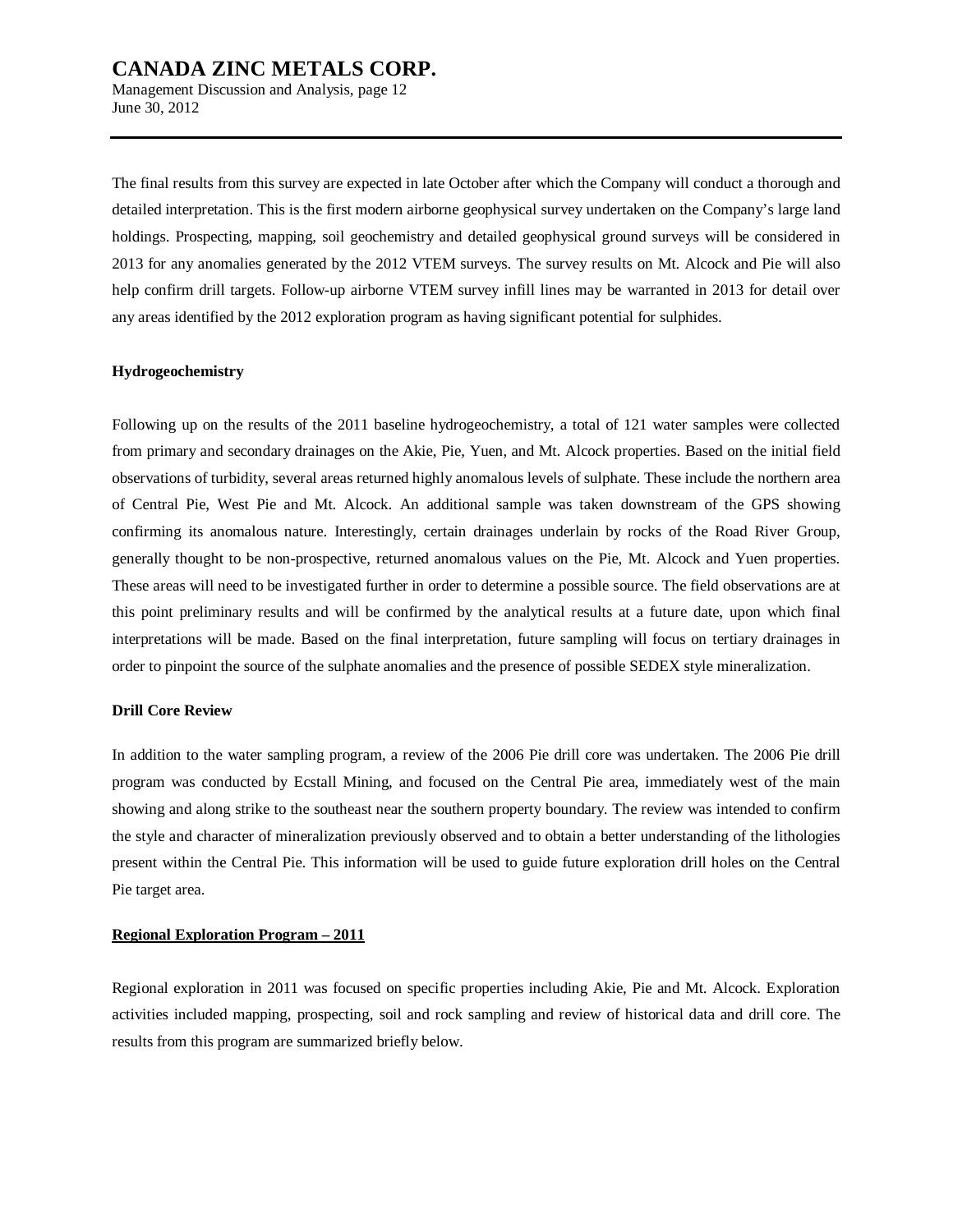Management Discussion and Analysis, page 13 June 30, 2012

#### **Pie & Mt. Alcock Exploration**

The Pie and the Mt. Alcock properties were primary targets of the 2011 regional exploration program conducted on the Kechika group of properties. Work focused on the prospective black shales of West Pie; the nickel-in-rock anomalies of East Pie; and evaluation of the historical work conducted on the Mt Alcock property.

Mapping of the western side of the Pie property defined a significant panel of interpreted Gunsteel Formation shale encompassing 8 kilometers of strike length. A comprehensive 14.9 line kilometer soil sampling program was completed across this panel, with a total of 317 samples taken at 50 metre spaced intervals, along 400 metre spaced lines. The results of this survey identified a semi-continuous zinc anomaly situated along the important Gunsteel Formation – Road River Group contact, with values reaching 991 ppm. In addition, nodular barite occurrences have been discovered within this panel, indicating the presence of exhalative activity in the area.

Channel sampling was completed on these occurrences. Results returned nominal zinc values though locally they reached 2,200 ppm. It is important to note that the interpreted Gunsteel Formation shale present at the West Pie property, which also host the GPS bedded barite showing, are situated directly along strike from the Cirque deposit. Additional prospecting, mapping and select soil sampling have been carried out in the vicinity of the nickel-in-rock anomalies of East Pie in an attempt to discover the source of these anomalies.

Work on the Mt. Alcock property included a property-scale silt sampling program designed to provide geochemical information from key drainages. A soil geochemistry survey provided infill and extension soil sampling with a total of 259 samples taken at 50m spaced intervals, along 400 metres spaced lines. An evaluation of the historical drill core for due diligence purposes was also undertaken. An effort was made to preserve the remaining historical drill core from further deterioration. Historical drilling on the Mt. Alcock property has yielded a historic drill intercept of 8.8 metres grading 9.3% zinc+lead and 1.2 oz per ton silver in drill hole 89-3.

The results of the soil sampling program effectively linked previously known soil anomalies between the two historical soil sampling grids along the eastern edges of the property. The silt sampling program returned highly anomalous zinc values in excess of 1,500 ppm across the central and southeastern edges of the property while nominal silt values were obtained from the northwestern edge of the property. Future exploration efforts will focus on the underexplored central area of the property as well as expanding the soil coverage across the prospective eastern panel of Gunsteel shale.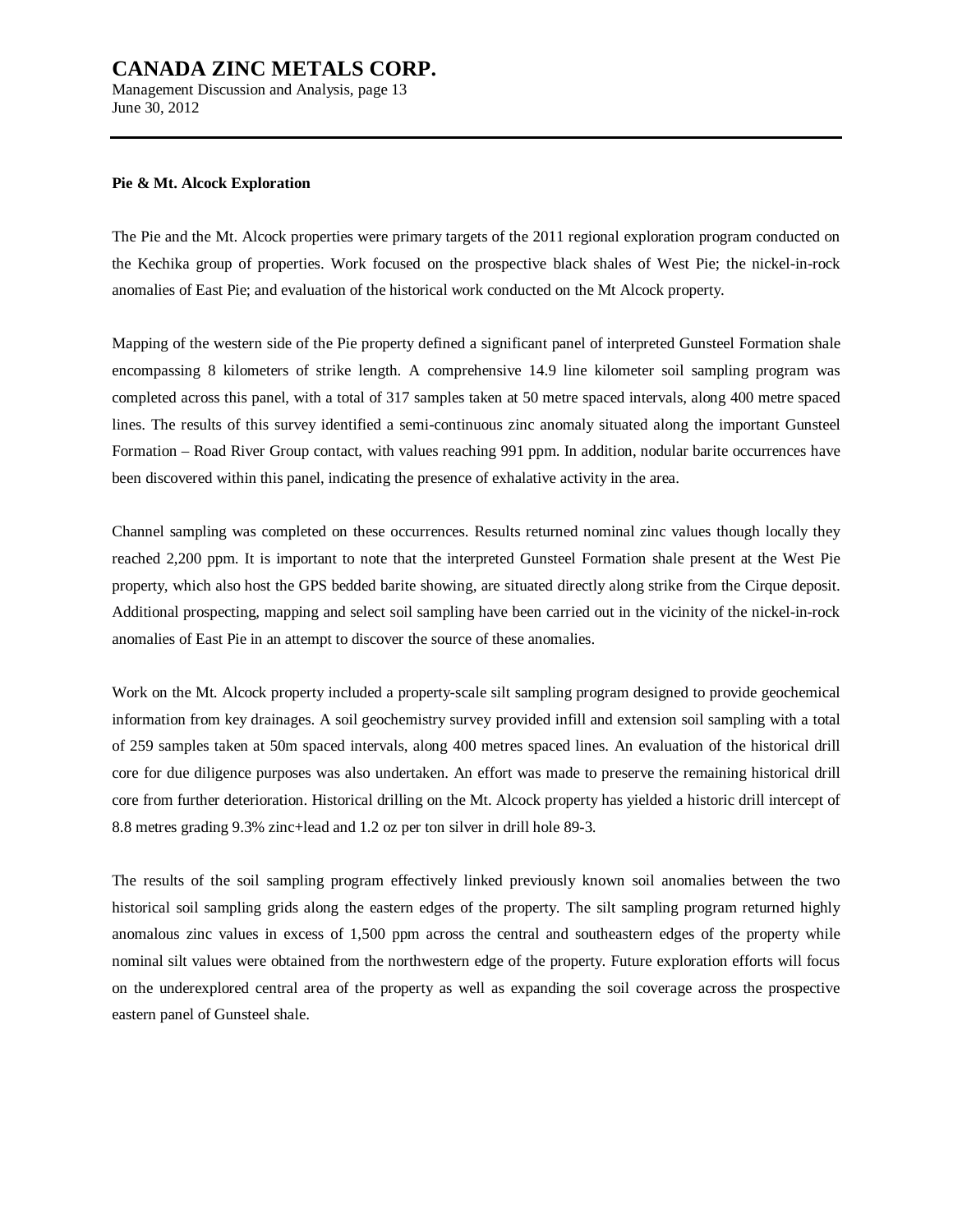Management Discussion and Analysis, page 14 June 30, 2012

#### **Hydrogeochemistry**

Late in the 2011 exploration season a small orientation water geochemistry survey was completed on the Pie and Akie properties with the purpose of testing for increased levels of sulphate in the water column downstream from known mineral occurrences. The Cardiac Creek (Akie), GPS (Akie) and Barite Breccia (Pie) showings were all tested. These occurrences returned elevated to highly anomalous levels of sulphate indicating that this method can be used as an effective regional exploration tool. Based on the results of the orientation survey an extensive sampling program was planned and executed for the 2012 exploration seasons.

#### **Summary of exploration expenditures incurred on various properties:**

|                                    | <b>Akie Property</b> | <b>Kechika Regional</b> | <b>DA</b>  | <b>Total</b>     |
|------------------------------------|----------------------|-------------------------|------------|------------------|
| <b>Acquisition Costs:</b>          |                      |                         |            |                  |
| Balance, July 1, 2010              | \$<br>24,175,329     | \$<br>328,432 \$        | 71,535     | \$<br>24,575,296 |
| <b>Additions</b>                   |                      | 348                     |            | 348              |
| Write-off                          |                      |                         | (71, 535)  | (71, 535)        |
| Balance, June 30, 2011             | 24,175,329           | 328,780                 |            | 24,504,109       |
| Additions                          |                      | 1,563                   |            | 1,563            |
| Balance, June 30, 2012             | \$<br>24,175,329     | \$<br>330,343 \$        |            | \$<br>24,505,672 |
| <b>Deferred Exploration Costs:</b> |                      |                         |            |                  |
| Balance, July 1, 2010              | \$<br>24,845,509     | \$<br>2,490,238 \$      | 150,025    | \$<br>27,485,772 |
| Surface drilling program:          |                      |                         |            |                  |
| Camp equipment, depreciation       | 46,201               |                         |            | 46,201           |
| Camp operating                     | 180,951              |                         |            | 180,951          |
| Drilling                           | 4,838,253            | 15,033                  |            | 4,853,286        |
| Geology                            | 182,085              | 16,193                  |            | 198,278          |
| Work assessment fees               | 72,336               | 18,284                  |            | 90,620           |
| Total surface drilling             | 5,319,826            | 49,510                  |            | 5,369,336        |
| Geotechnical program:              | 631,852              |                         |            | 631,852          |
| Camp operating                     | 314,953              |                         |            | 314,953          |
| Trail construction                 | 600,177              |                         |            | 600,177          |
| Total geotechnical program         | 1,546,982            |                         |            | 1,546,982        |
| Community consultations            | 210,000              |                         |            | 210,000          |
| Environmental studies              | 236,940              |                         |            | 236,940          |
| Underground engineering            | 88,470               |                         |            | 88,470           |
| Project assessment                 | 8,682                |                         |            | 8,682            |
| Metallurgical analysis             | 6,900                |                         |            | 6,900            |
| Less:                              |                      |                         |            |                  |
| Write-off                          |                      |                         | (150, 025) | (150, 025)       |
| <b>METC</b>                        | (1,611,149)          |                         |            | (1,611,149)      |
| Balance, June 30, 2011             | 30,652,160           | 2,539,748               |            | 33,191,908       |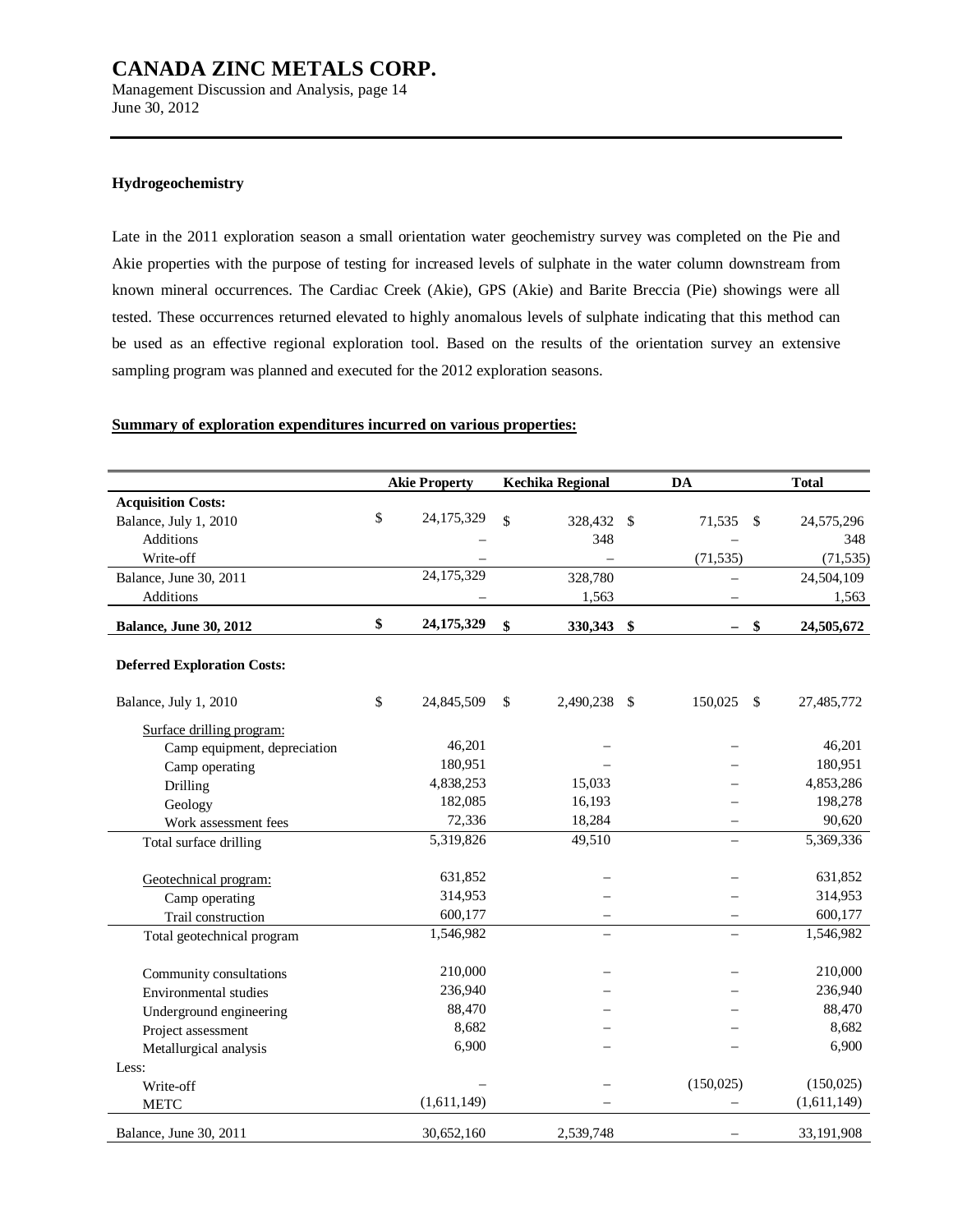Management Discussion and Analysis, page 15 June 30, 2012

| Balance, June 30, 2011        | 30,652,160       | 2,539,748       |               | 33,191,908       |
|-------------------------------|------------------|-----------------|---------------|------------------|
| Surface drilling program:     |                  |                 |               |                  |
| Camp equipment, amortization  | 70,515           |                 |               | 70,515           |
| Camp operating                | 78,207           | 59,217          |               | 137,424          |
| Drilling                      | 1,624,841        | 169,309         |               | 1,794,150        |
| Geology                       | 198,476          | 281,013         |               | 479,489          |
| Total surface drilling        | 1,972,039        | 509,539         |               | 2,481,578        |
|                               |                  |                 |               |                  |
| Underground development:      |                  |                 |               |                  |
| Engineering                   | 187,777          |                 |               | 187,777          |
| Trail construction            | 1,705,263        |                 |               | 1,705,263        |
| Total underground development | 1,893,040        |                 |               | 1,893,040        |
|                               |                  |                 |               |                  |
| Geotechnical program          | 19,550           |                 |               | 19,550           |
| Community consultations       | 91,745           |                 |               | 91,745           |
| Environmental studies         | 340,589          |                 |               | 340,589          |
| Project assessment            | 32,224           |                 |               | 32,224           |
| Metallurgical analysis        | 6,854            |                 |               | 6,854            |
| Less:                         |                  |                 |               |                  |
| <b>METC</b>                   | (919, 250)       |                 |               | (919, 250)       |
| <b>Balance, June 30, 2012</b> | 34,088,951       | 3,049,287       |               | 37, 138, 238     |
| <b>Total July, 1, 2010</b>    | \$<br>49,020,838 | \$<br>2,818,670 | \$<br>221,560 | \$<br>52,061,068 |
| <b>Total June 30, 2011</b>    | \$<br>54,827,489 | \$<br>2,868,528 | \$<br>—       | \$<br>57,696,017 |
| <b>Total June 30, 2012</b>    | \$<br>58,264,280 | \$<br>3,379,630 | \$            | \$<br>61,643,910 |

### **Summary of exploration expenditures incurred on various properties (continued) :**

### **1.3 Selected Annual Information**

The following is a summary of certain financial information concerning the Company for each of the last three most recently completed financial years. Fiscal 2011 financial results have been restated to IFRS. Please refer to Note 19 in the audited consolidated financial statements for the year ended June 30, 2012.

|                                                              |                   |               | Years ended |                   |
|--------------------------------------------------------------|-------------------|---------------|-------------|-------------------|
|                                                              | 2012              |               | 2011        | 2010              |
|                                                              | (IFRS)            |               | (IFRS)      | (IFRS)            |
| Interest and other income                                    | \$<br>241.234     | \$            | 249,033     | \$<br>36,036      |
| Net Loss                                                     | \$<br>(1,590,656) | <sup>\$</sup> | (3,064,185) | \$<br>(4,467,595) |
| Loss per share                                               | $(\$0.01)$        |               | (\$0.03)    | $(\$0.05)$        |
| Total assets                                                 | \$<br>78,271,595  | <sup>\$</sup> | 81,527,157  | \$<br>63,441,750  |
| Total long term liabilities                                  | \$<br>1,466,000   | \$            | 1,413,000   | \$<br>937,000     |
| Cash dividends declared per<br>share for each class of share | \$<br>Nil         | \$            | Nil         | \$<br>Nil         |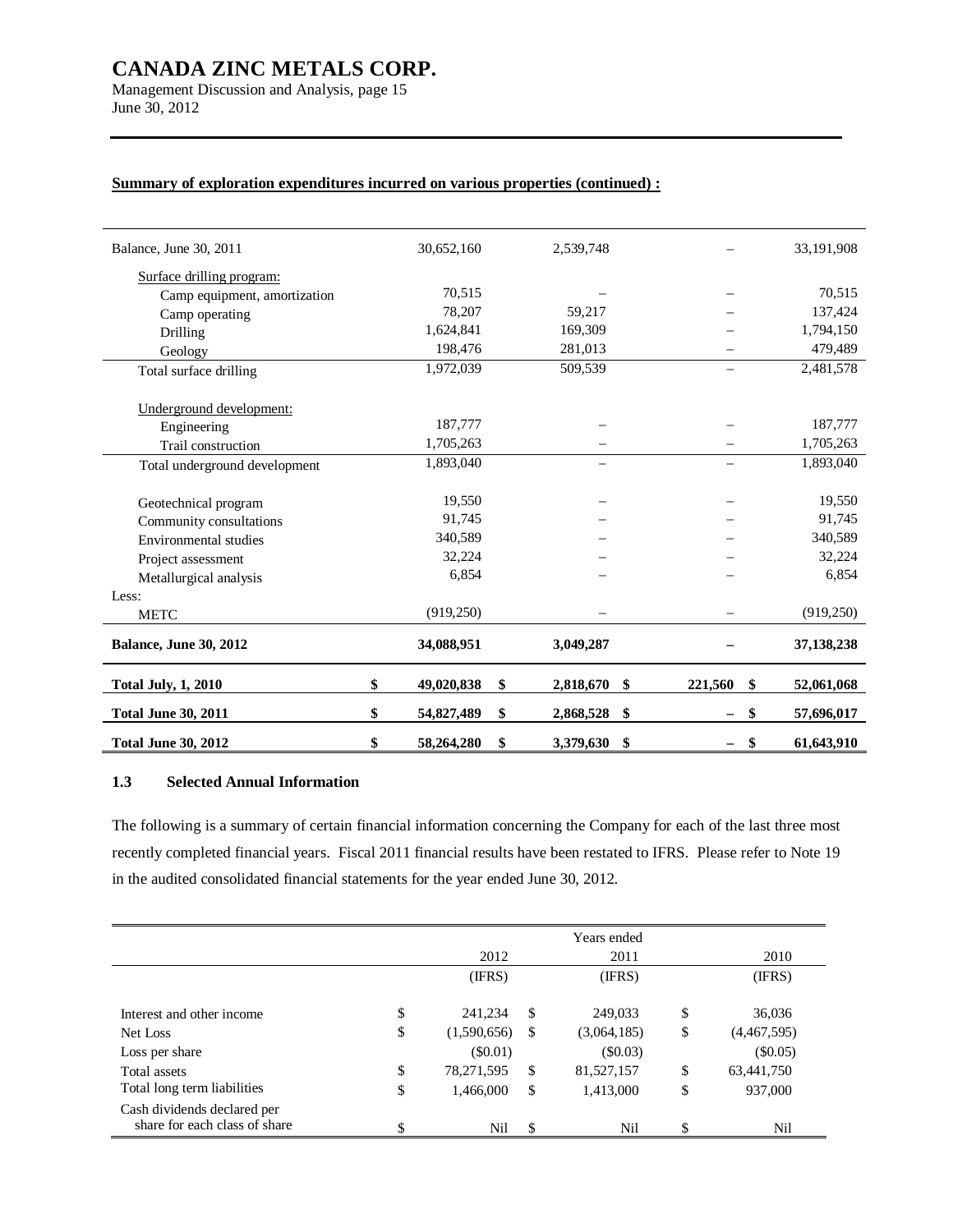Management Discussion and Analysis, page 16 June 30, 2012

#### **1.4 Results of Operations**

The following is a discussion of the financial condition, changes in financial condition and results of operations of the Company for the years ended June 30, 2012 and 2011. The financial results for the prior periods have been restated to IFRS. Please refer to Note 19 in the audited consolidated financial statements for the year ended June 30, 2012.

During the year ended June 30, 2012, the Company reported a loss before comprehensive loss of \$1,590,656 or \$0.01 per share compared to a loss before comprehensive loss of \$3,064,185 or \$0.03 per share in fiscal 2011, a decrease in loss of \$1,473,529. The decrease in loss was primarily due to decreases in consulting fees, bonuses and stock based compensation expense.

The table below details certain non-cash transactions that for the purposes of this discussion have been excluded from the reported net loss to produce an adjusted net loss that forms a better basis for comparing and assessing the Company's period-over-period operating results and requirements.

|                                                       |     |             | Years ended June 30, |             |
|-------------------------------------------------------|-----|-------------|----------------------|-------------|
|                                                       |     | 2012        |                      | 2011        |
|                                                       |     | (IFRS)      |                      | (IFRS)      |
| Net comprehensive loss for the period                 |     |             |                      |             |
| (per audited financial statements)                    | \$. | (1,312,334) | \$                   | (3,552,524) |
| Adjustment for change in FMV of marketable securities |     | (278, 322)  |                      | 488,339     |
| Net loss before comprehensive loss                    |     | (1,590,656) |                      | (3,064,185) |
| Deferred income tax recovery                          |     | (74, 305)   |                      | (288,742)   |
| Net loss before income taxes                          |     | (1,664,961) |                      | (3,352,927) |
| Depreciation                                          |     | 5,386       |                      | 3,034       |
| Share-based compensation expense                      |     | 138,376     |                      | 969,966     |
| Gain (loss) on sale of marketable securities          |     | (72, 834)   |                      | 18,014      |
| Dividend income                                       |     |             |                      | (117, 187)  |
| Gain on write-off of accounts payable                 |     | (114, 937)  |                      |             |
| Loss on write-off of equipment                        |     | 675         |                      |             |
| Loss on write-off of resource properties              |     |             |                      | 221,560     |
| Adjusted net loss for the MD&A discussions (1)        |     | (1,708,295) |                      | (2,257,540) |

(1) Adjusted net loss for the period is not a term recognized under IFRS.

#### Interest income

Total interest income for the year ended June 30, 2012 was \$241,234 compared to \$249,033 in fiscal 2011. The decrease in interest income was attributable to lower balances of the short-term investments.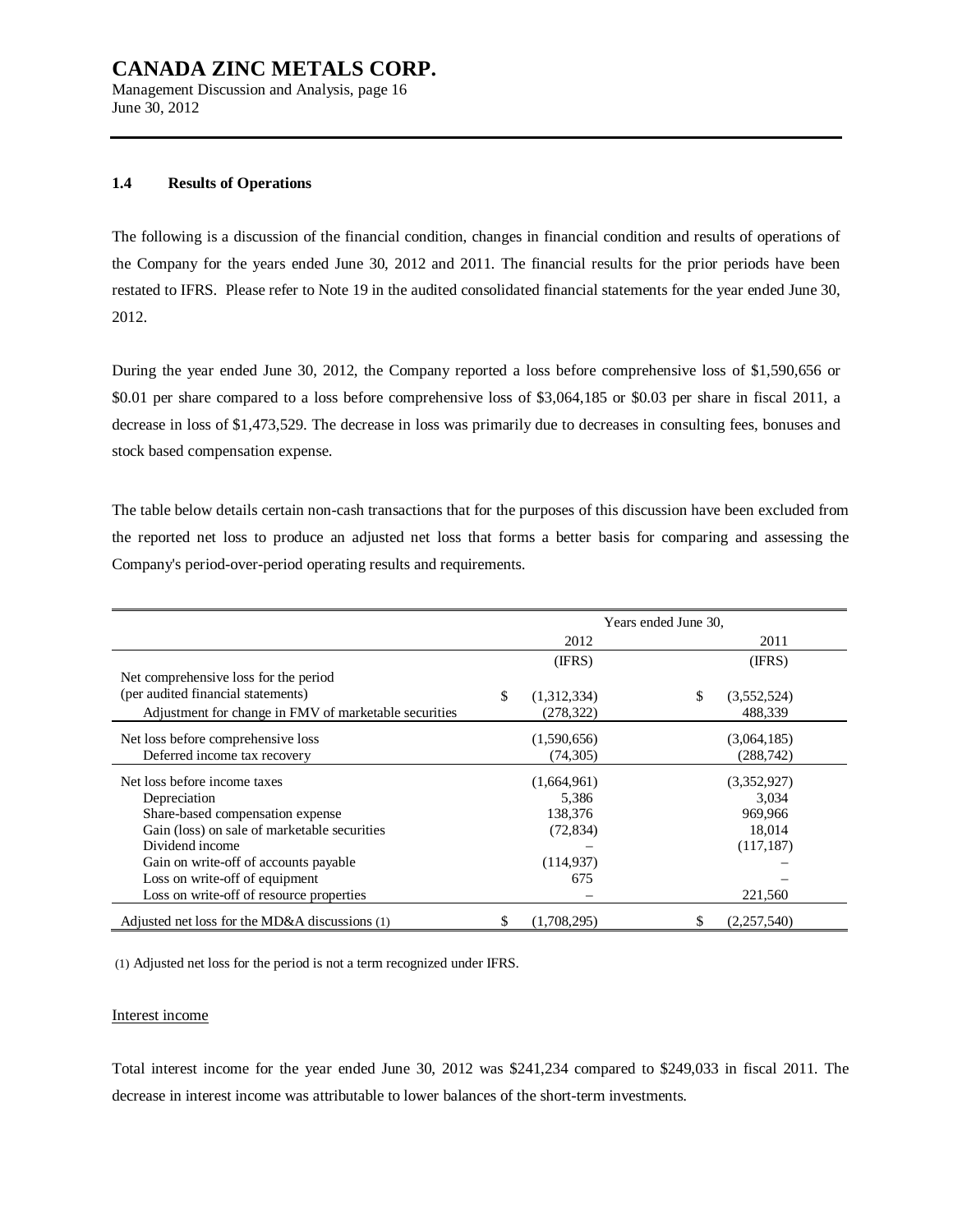Management Discussion and Analysis, page 17 June 30, 2012

#### Gain on sale of marketable securities

During the year ended June 30, 2012, the Company:

- Sold 225,000 shares of International Lithium Corp. ("ILC") at an average price of \$0.13 per share for net cash proceeds of \$30,239 and realized a pre-tax loss of \$44,760 on sale of ILC shares;
- Sold 400,250 ILC share purchase warrants at an average price of \$0.03 for net cash proceeds of \$11,998 and realized a pre-tax loss of \$88,064 on sale of ILC warrants; and
- Sold 1,157,400 shares of Oracle Mining Corp. ("OMN") at a price of \$1.14 for net cash proceeds of \$1,314,857 and realized a pre-tax gain of \$205,658 on sale of OMN shares.

The net gain on sale of marketable securities for the year ended June 30, 2012 was \$72,834 (2011 –a loss of \$18,014).

#### Loss on non-recoverable exploration advances

During the year ended June 30, 2012, the Company paid a non-refundable advance of \$100,000 to a drilling contractor per the terms of a 2012 Akie diamond core surface drilling contract signed on April 28, 2012. At June 30, 2012, the Company amended its exploration program for the current season and terminated the drilling plans. The Company recognized a loss of \$93,072, which represent the amount paid to a drilling subcontractor net of taxes, in the statement of operations and comprehensive loss.

#### General and administration expenses

Total general and administration expenses decreased by \$1,479,354 due to decreases in bonuses of \$432,113, consulting fees of \$577,042, flow-through taxes of \$74,434, bank and interest charges of \$12,150, regulatory fees of \$14,025, share-based compensation expense of \$831,590 and transfer agent fees of \$2,610, offset by increases in depreciation expense of \$2,352, directors' fees of \$47,000, investor relations of \$46,478, management fees of \$144,000, office and miscellaneous of \$11,666, professional fees of \$5,234, rent of \$1,083, travel and promotion of \$174,677 and wages and benefits of \$32,120.

#### Management fees

Increase in management fees was due to amendment of the management and administrative services agreement with Varshney Capital Corp. ("VCC"), a company with two common directors, whereby the monthly management fee was increased from \$12,500 to \$24,500.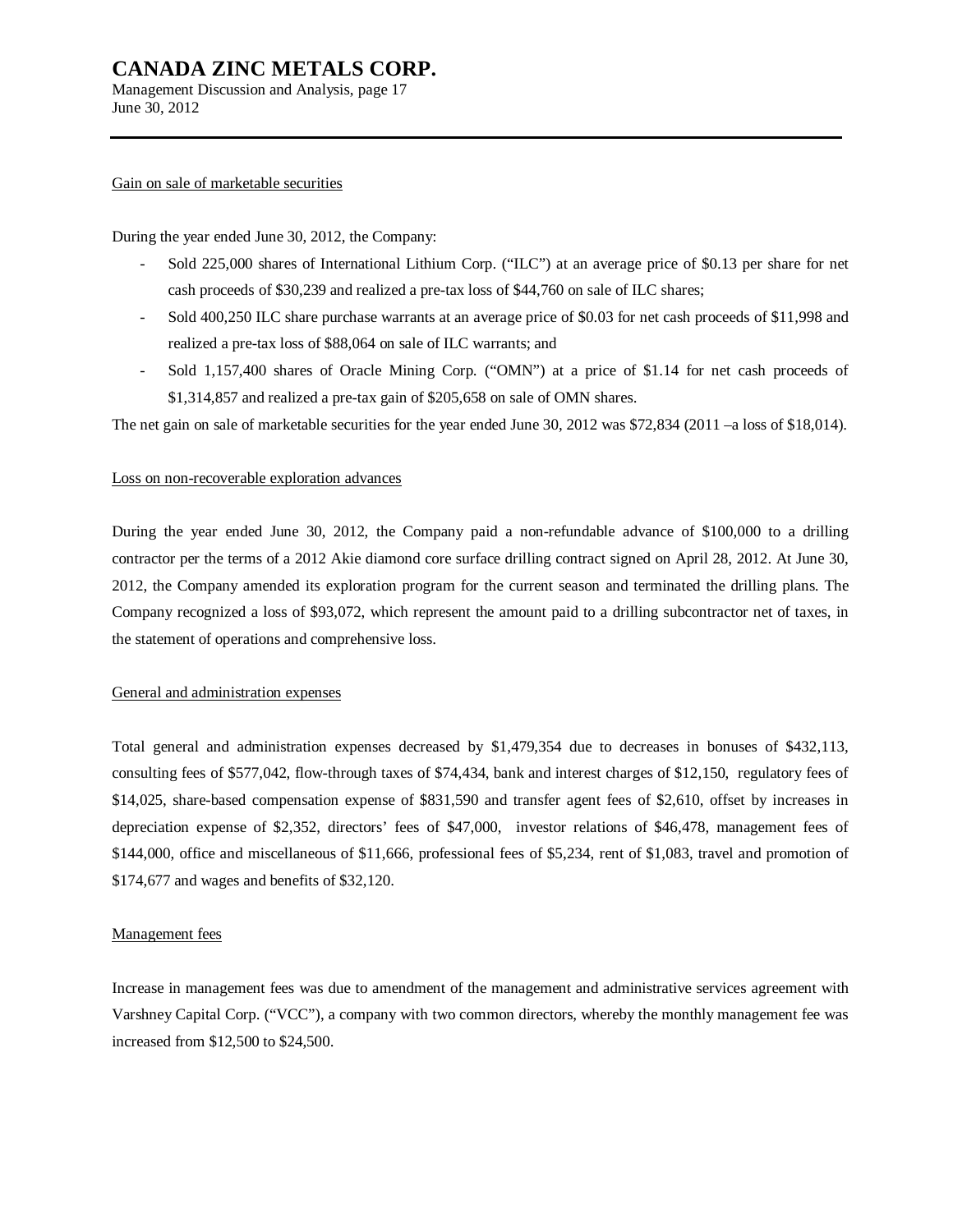Management Discussion and Analysis, page 18 June 30, 2012

#### Directors' fees

Increase in directors' fees was due to a new director's remuneration plan approved by the Board on July 21, 2011, pursuant to which each director is paid a quarterly director fee of \$2,500.

#### Investor relations

The increase in investor relation fees resulted from an increased number of investor relations initiatives and includes additional costs incurred by the Company conducting various investor presentations and conferences in Europe in November 2011.

#### Travel and promotion

Increase in travel and promotion expenses was due to higher travel expenses incurred by directors and officers in connection with exploration activities and presentations arranged for various investors. These include the Company's senior management European road show in November 2011, senior management trip to China in December 2011 to meet with representatives of Tongling Nonferrous Metals Group Holdings Co. Ltd. ("Tongling") and Tongling's representatives' tour to Akie camp in June 2012. Tongling is the Company's largest investor, currently holding approximately a 36 per-cent equity position in the Company.

#### Consulting fees

The decrease in consulting fees was due to decreased business development consulting and financial advisory services carried out in Europe.

#### Regulatory fees

Regulatory fees decreased due to fewer regulatory filings during the period. Higher regulatory fees in fiscal 2011 were related to the regulatory filings related to the investor relations agreement and the stock option plan with the TSXV.

#### Transfer agent fees

Transfer agent fees decreased due to fewer transfer agent and shareholders services retained during the period as there were no private placements completed. Equity transactions during the current year were minimal and included exercise of 110,000 stock options granted in prior years and cancellation of treasury shares repurchased through a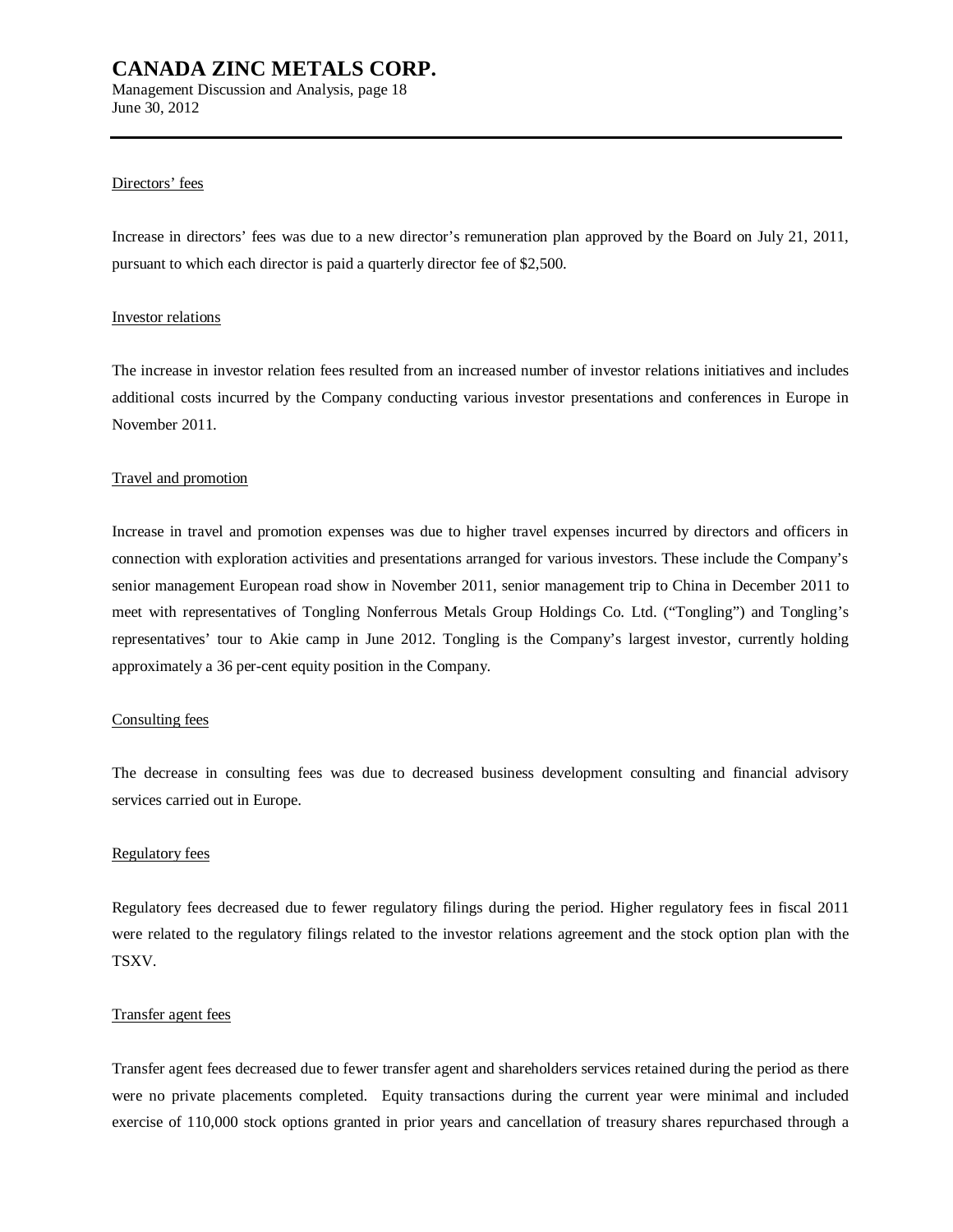Management Discussion and Analysis, page 19 June 30, 2012

normal course issuer bid ("NCIB").

#### Share-based compensation

The Company recognizes compensation expense for all stock options granted, using the fair value based method of accounting and any cash paid on the exercise of stock options is added to the stated value of common shares. In fiscal 2012, the Company recorded stock-based compensation expense of \$138,376 (2011 - \$969,966) on the vested portion of stock options granted to directors, officers and consultants of the Company. The recorded share-based compensation expense was significantly lower as there were no new stock options granted during the period.

#### **1.5 Summary of Quarterly Results**

The following is a summary of certain consolidated financial information concerning the Company for each of the last eight reported quarters:

| <b>Ouarter</b> ended |   | Interest Income |    | Net Earnings<br>(Loss) before<br>comprehensive loss |    | Earnings (Loss) per<br>share |
|----------------------|---|-----------------|----|-----------------------------------------------------|----|------------------------------|
| June 30, 2012        | S | 54,178          | \$ | (645, 961)                                          | \$ | (0.01)                       |
| March 31, 2012       |   | 46,972          |    | (281,615)                                           |    | (0.00)                       |
| December 31, 2011    |   | 72,030          |    | (260, 534)                                          |    | (0.00)                       |
| September 30, 2011   |   | 68,054          |    | (402, 546)                                          |    | (0.00)                       |
| June 30, 2011        |   | 75,801          |    | (1,413,896)                                         |    | (0.01)                       |
| March 31, 2011       |   | 66,892          |    | (834, 619)                                          |    | (0.01)                       |
| December 31, 2010    |   | 36,515          |    | (1,228,148)                                         |    | (0.01)                       |
| September 30, 2010   |   | 69,825          |    | 412,478                                             |    | 0.00                         |

The financial results for the prior periods have been restated to IFRS. Please refer to Note 19 in the audited consolidated financial statements the year ended June 30, 2012.

The significant changes in loss for the quarter ended:

- a) June 30, 2011 was due to stock-based compensation expense of \$95,280, business development consulting fees of \$188,544, investor relation fees of \$149,433 and bonuses of \$74,613;
- b) March 31, 2011 was due to stock-based compensation expense of \$152,272 recorded on the 150,000 stock options granted to a consultant of the Company during the period and the vested portion of other stock options granted during the prior periods, business development consulting fees of \$136,729 and bonuses of \$360,000;
- c) December 31, 2010 was due to stock-based compensation expense of \$696,382 recorded on 1,870,000 stock options granted during the period and business development consulting fees of \$366,494;
- d) September 30, 2010 was due to future income tax recovery of \$750,334.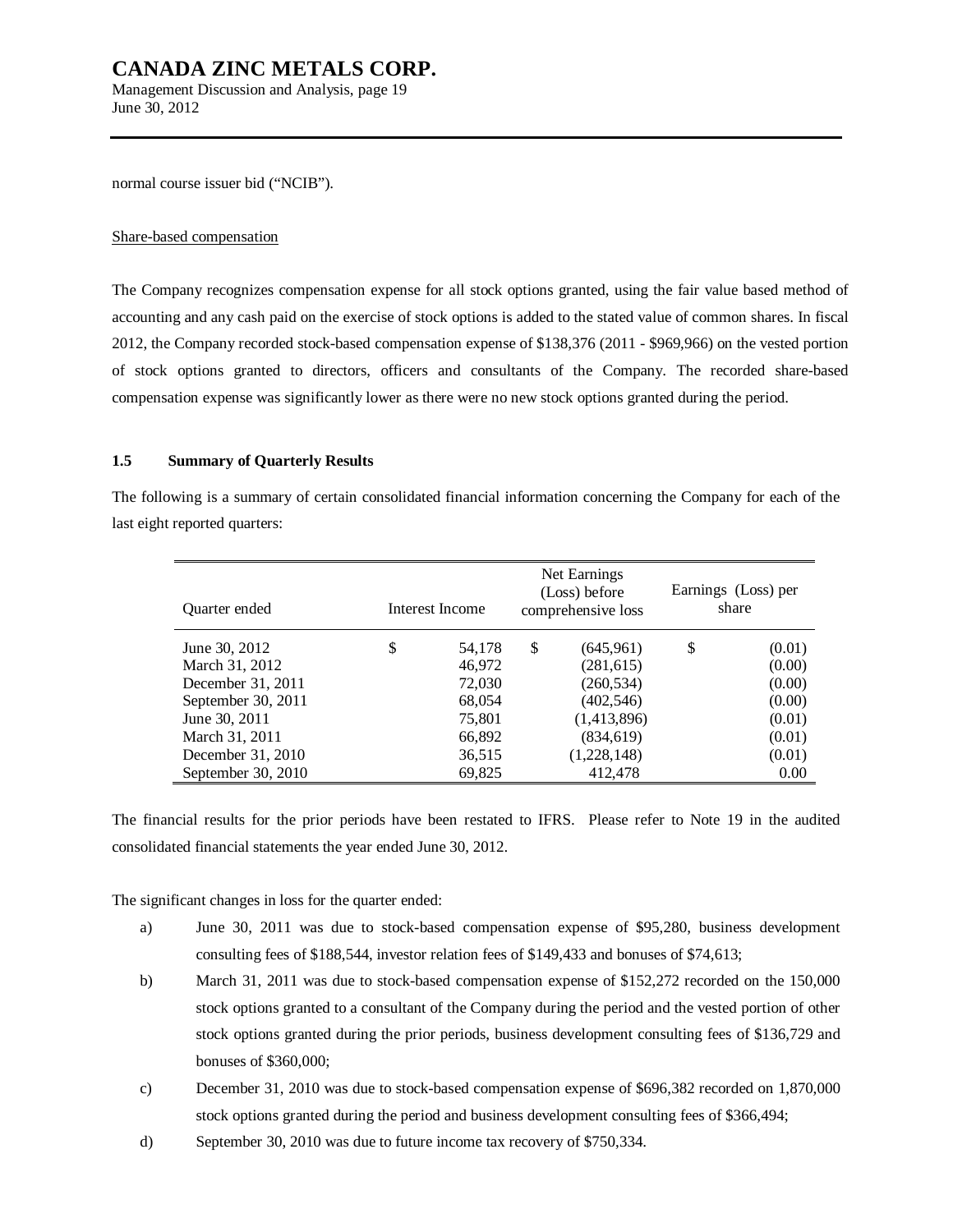Management Discussion and Analysis, page 20 June 30, 2012

#### **1.6/1.7 Liquidity and Capital Resources**

The Company reported working capital of \$15,607,005 at June 30, 2012 compared to working capital of \$21,945,977 at June 30, 2011, representing a decrease in working capital of \$6,338,972. The decrease in working capital was primarily due to exploration and evaluation expenditures of \$5,092,338 incurred during the year.

Net cash decreased by \$1,595,452 from \$15,501,154 at June 30, 2011 to \$13,905,702 at June 30, 2012.

During the year ended June 30, 2012, the Company utilized its cash and cash equivalents as follows:

- (a ) \$1,065,263 was used in operating activities, consisting primarily of general and administrative expenditures and change in non-cash items;
- (b ) \$5,092,338 was used for deferred exploration of resource properties, \$178,991 was used for camp upgrades and acquisition of equipment and \$93,072 for a non-refundable drilling advance net of taxes;
- (c ) \$1,604,993 was used for the purchase of marketable securities and \$1,206,464 generated on sale of marketable securities;
- (d ) the Company received the mineral exploration tax credit ("METC") refund of \$1,611,149 for its fiscal 2010 and \$363,165 for its fiscal 2011;
- (e ) \$3,656 was posted as a security deposit in connection with the exploration permit;
- (f ) \$1,087,675 was used for the purchase of 2,308,000 common shares of the Company at a weighted average price of \$0.47 under the NCIB, which commenced on July 31, 2009 and was subsequently extended in August 2010, 2011 and 2012; and
- $(g)$  \$27,500 was received from exercise of 110,000 share options at a price of \$0.25.

The Company is engaging in a NCIB because it believes that the market price of its common shares at times does not properly reflect the underlying value of the Company. The purpose of the bid is to reduce dilution of the Company's shares and to enhance the potential future value of the Common Shares which remain outstanding, thus increasing long term shareholder value. Purchases connected with this bid will be conducted through Canaccord Genuity Corp.'s offices in Vancouver. The Company will pay the market price of the common shares at the time of acquisition and will not purchase more than 2% of the total issued and outstanding common shares within any 30 day period.

|                  | August 1, 2009   | August 1, 2010   | August 1, 2011 to | August 1, 2012 | <b>Total NCIB</b> |           |
|------------------|------------------|------------------|-------------------|----------------|-------------------|-----------|
|                  | to July 31, 2010 | to July 30, 2011 | March 31, 2012    | to date        | purchases         |           |
| Number of shares | 744.000          | 1,227,000        | 2,432,500         | 215,500        |                   | 4,619,000 |
| Purchase price   | 311.501          | 574.472          | 1,132,498         | 79.468         |                   | 2,097,939 |

The total NCIB purchases over the past three years are summarized as follows: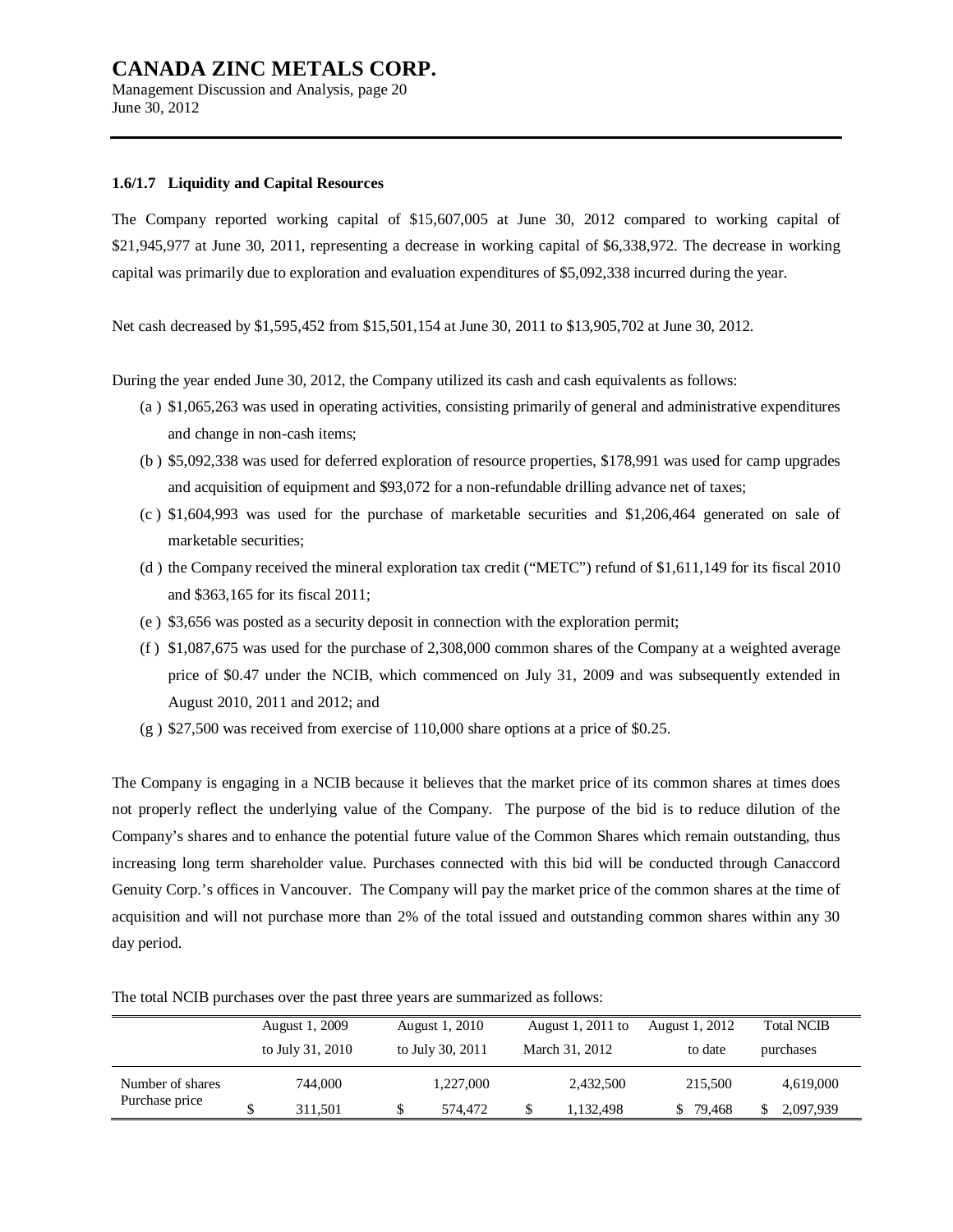June 30, 2012

A total of 4,605,500 common shares repurchased since fiscal 2010, were cancelled and returned to the Company's treasury.

Current assets excluding cash as at June 30, 2012 include receivables of \$123,368, which consisted of HST recoverable of \$79,955 and interest receivable on short-term investments of \$43,413, METC recoverable accrued for fiscal 2012 of \$556,085, prepaid expenses of \$9,800 and marketable securities with a fair market value of \$1,253,950. Current assets excluding cash as at June 30, 2011 consisted of short-term investments of \$4,609,000, receivables of \$477,600, which consisted of HST recoverable of \$279,906 and interest receivable on short-term investments of \$197,694, METC recoverable of \$1,611,149, marketable securities of \$557,260 and prepaid expenses of \$378,838.

Current liabilities as at June 30, 2012 consisted of trade payables and accrued liabilities of \$235,085 (June 30, 2011 - \$1,189,024) , amounts due to related parties of \$6,815 (June 30, 2011 - \$Nil), and flow-through premium liability of \$Nil (June 30, 2011 - \$127,305).

The other sources of funds potentially available to the Company are through the exercise of outstanding stock options and warrants. See Item 1.15 – Other Requirements – Summary of Outstanding Share Data. There can be no assurance, whatsoever, that any or all of these outstanding exercisable securities will be exercised.

The Company has and may continue to have capital requirements in excess of its currently available resources. In the event the Company's plans change, its assumptions change or prove inaccurate, or its capital resources in addition to projected cash flow, if any, prove to be insufficient to fund its future operations, the Company may be required to seek additional financing. Although the Company has been successful in raising the above funds, there can be no assurance that the Company will have sufficient financing to meet its future capital requirements or that additional financing will be available on terms acceptable to the Company in the future.

The Company's overall success will be affected by its current or future business activities. The Company is currently in the process of acquiring and exploring its interests in resource properties and has not yet determined whether these properties contain mineral deposits that are economically recoverable. The continued operations of the Company and the recoverability of expenditures incurred in these resource properties are dependent upon the existence of economically recoverable reserves, securing and maintaining title and beneficial interest in the properties, obtaining necessary financing to explore and develop the properties, and upon future profitable production or proceeds from disposition of the resource properties.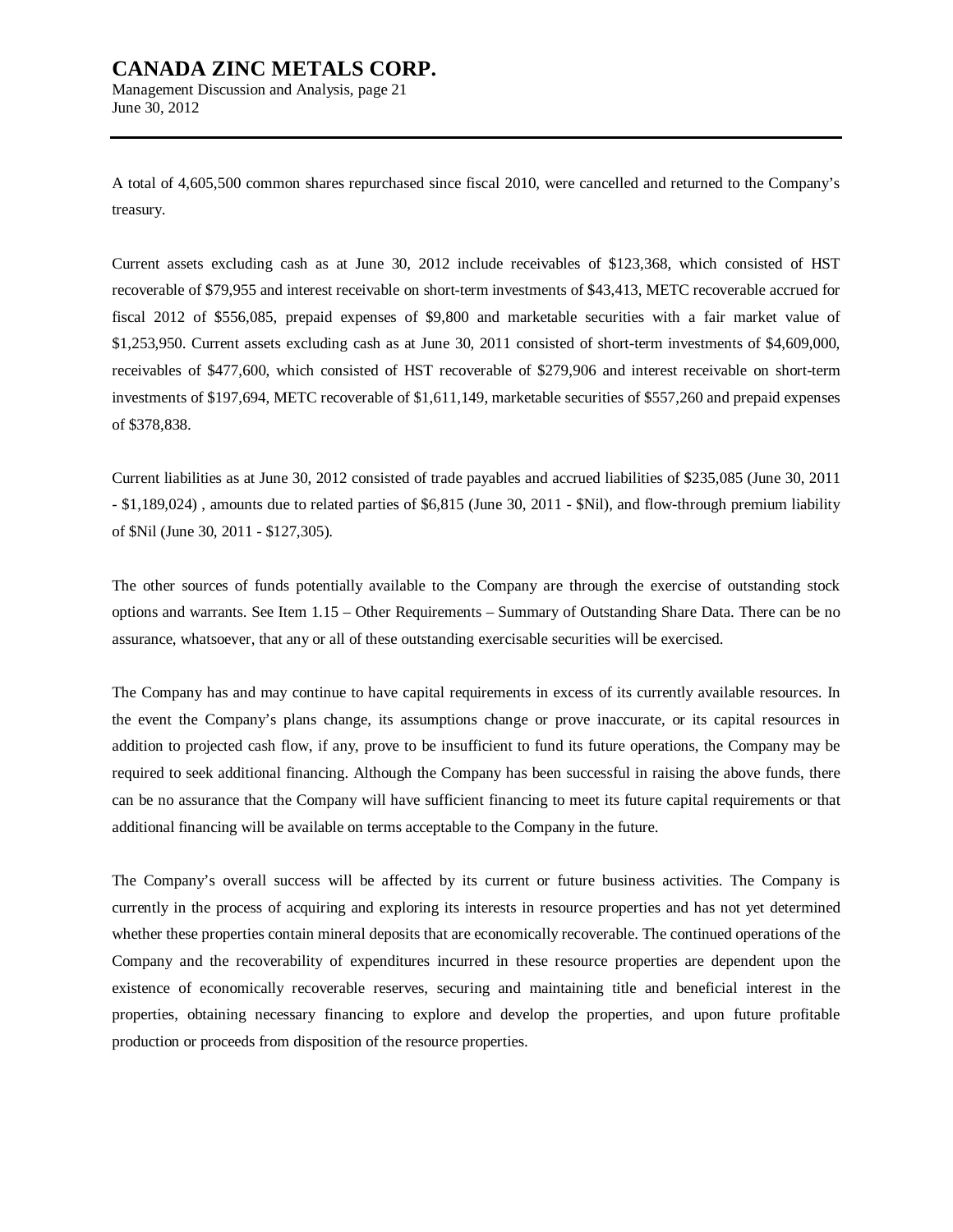Management Discussion and Analysis, page 22 June 30, 2012

The Company is exposed in varying degrees to a variety of financial instrument related risks. *Credit Risk* 

Credit risk is the risk that one party to a financial instrument will fail to discharge an obligation and cause the other party to incur a financial loss. The Company's primary exposure to credit risk is on its bank deposits of \$196,702 and GICs classified as cash equivalents of \$13,709,000. Currently, all GICs earn a fixed annual interest rate of 1.44% and are redeemable at any point of time.

As all bank accounts and GICs are held with a major bank in Canada, there is a concentration of credit risk with one bank in Canada. This risk is managed by using a major bank that is a high credit quality financial institution as determined by rating agencies.

The Company's secondary exposure to credit risk is on its receivables. This risk is minimal as receivables consist primarily of refundable government sales taxes and interest accrued on the GIC investments.

#### *Currency Risk*

The Company operates in Canada and is therefore not exposed to significant foreign exchange risk arising from transactions denominated in a foreign currency.

#### *Interest Rate Risk*

The Company is exposed to interest rate risk as its bank accounts earn interest income at variable rates. The Company mainly invests in fixed interest rate short-term investments that are considered to be low risk. As at June 30, 2012, all of the Company's GIC investments were earning fixed annual interest rates.

#### *Liquidity Risk*

Liquidity risk arises through the excess of financial obligations over available financial assets due at any point in time. The Company's objective in managing liquidity risk is to maintain sufficient readily available reserves in order to meet its liquidity requirements at any point in time. The Company achieves this by maintaining sufficient cash and cash equivalents. As at June 30, 2012, the Company was holding the total of \$13,905,702 in cash and cash equivalents to settle its current liabilities of \$241,900. Management believes that it has sufficient funds to meet its current obligations as they become due and to fund its exploration projects and administrative costs.

#### *Price risk*

The Company is exposed to price risk with respect to commodity and equity prices. Equity price risk is defined as the potential adverse impact on the Company's earnings due to movements in individual equity prices or general movements in the level of the stock market. Commodity price risk is defined as the potential adverse impact on earnings and economic value due to commodity price movements and volatilities. The Company closely monitors certain commodity prices, individual equity movements, and the stock market to determine the appropriate course of action to be taken by the Company.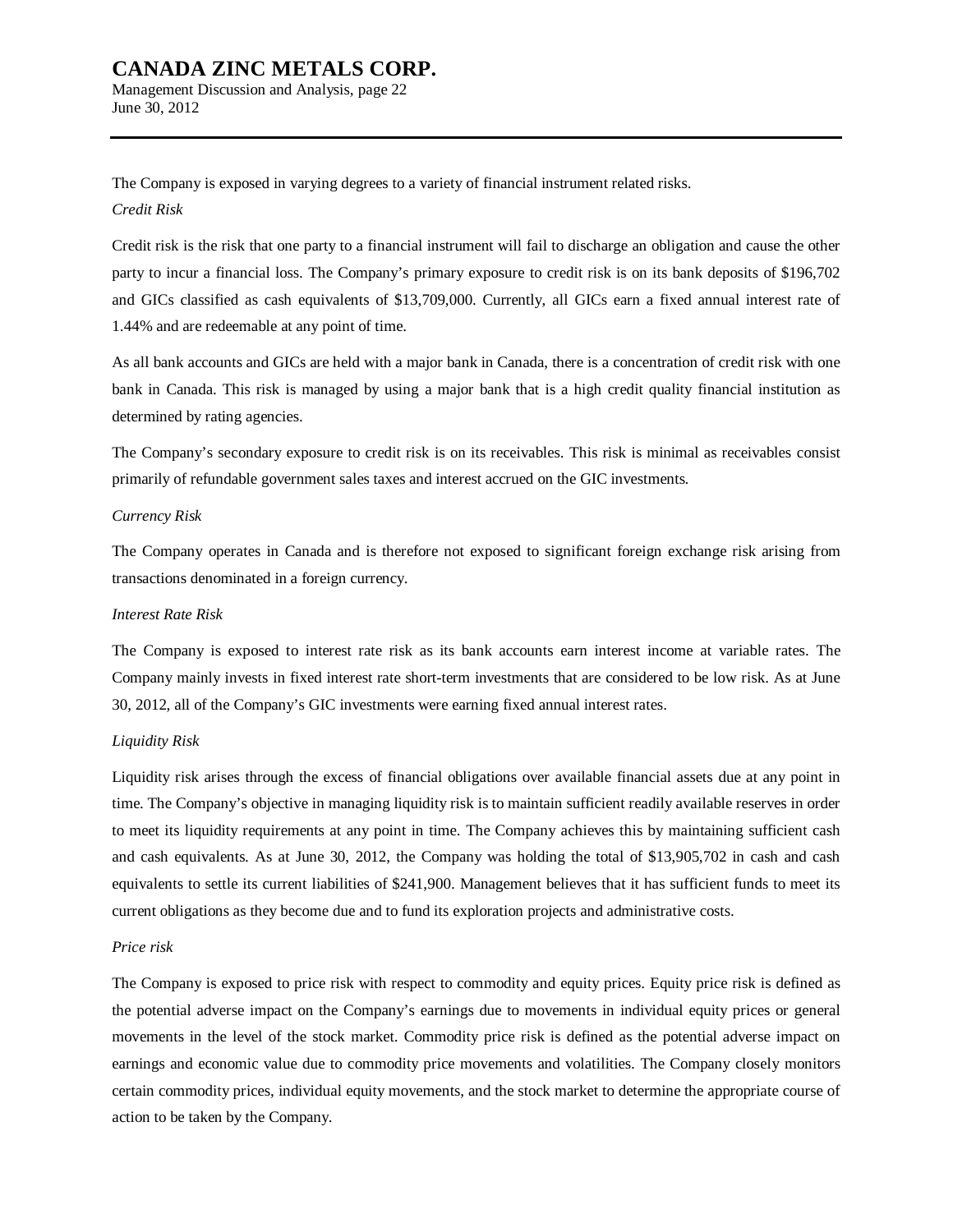### **CANADA ZINC METALS CORP.**  Management Discussion and Analysis, page 23

June 30, 2012

The Company also maintains investments in certain marketable securities. There can be no assurance that the Company can exit these positions if required, resulting in proceeds approximating the carrying value of these securities.

### **1.8 Off-Balance Sheet Arrangements**

The Company does not utilize off-balance sheet arrangements.

### **1.9 Transactions with Related Parties**

The remuneration of directors and executive officers of the Company during the year ended June 30, 2012 and 2011 were as follows:

|                                         | 2012          | 2011            |
|-----------------------------------------|---------------|-----------------|
| Bonuses (ii)                            | \$<br>2,500   | \$<br>434,613   |
| Consulting fees (iii)                   | 15,000        | 15,000          |
| Directors fees (iv)                     | 50,000        | 3,000           |
| Exploration and evaluation expenditures |               |                 |
| (geological consulting) (v)             | 138,348       | 70,000          |
| Management and administration (i)       | 354,000       | 210,000         |
| Share-based payments (vi)               | 93,941        | 529,696         |
| Total                                   | \$<br>653,789 | \$<br>1,262,309 |

(i) On May 1, 2007, the Company entered into a management and administrative agreement with VCC, a company with two common directors, whereby the Company agreed to pay management and administrative fees of \$12,500 and \$5,000 per month, respectively. Effective July 1, 2011, the agreement was amended to increase the monthly management fee to \$24,500.

During the year ended June 30, 2012, the Company paid or accrued \$294,000 (2011 – \$150,000) for management fees and \$60,000 (2011 – \$60,000) for administrative fees to VCC.

- (ii) the Company paid bonuses totaling \$2,500 (2011 \$434,613) to companies controlled by directors and officers of the Company.
- (iii) the Company paid or accrued \$15,000 (2011 \$15,000) for consulting fees to a company controlled by a director;
- (iv) the Company paid or accrued \$50,000 (2011 \$3,000) in directors fees to five directors of the Company;
- (v) the Company paid or accrued exploration and evaluation costs of \$138,348 (2011 \$70,000) to a company owned by an officer of the Company.
- (vi) Share-based payments are the fair value of options that have been granted to directors and executive officers.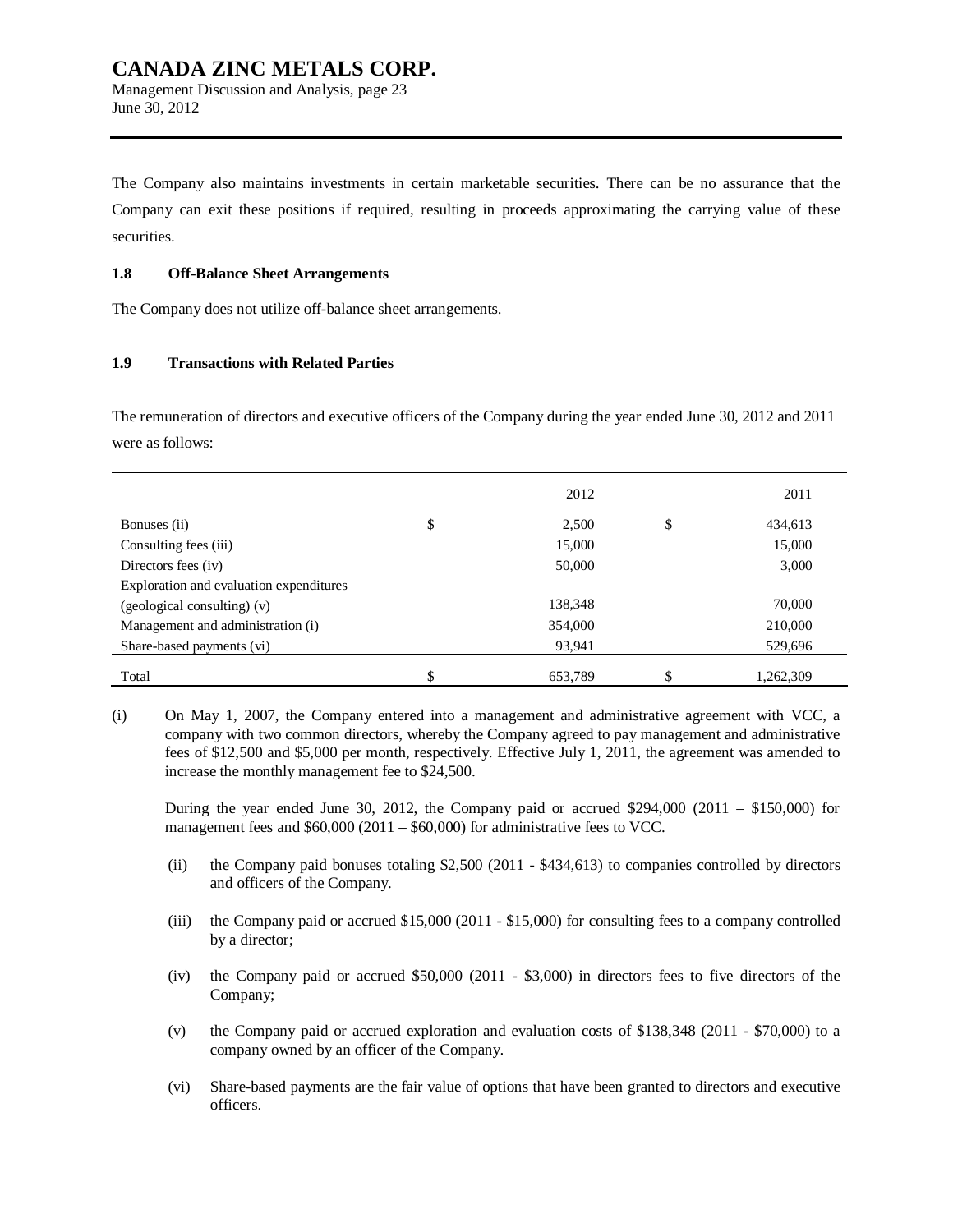June 30, 2012

As at June 30, 2012, \$6,815 (June 30, 2011 - \$Nil; July 1, 2010 - \$61,532) was due to directors of the Company for director's fees, consulting fees and reimbursement of business travel expenses. The amounts were repaid subsequent to June 30, 2012.

#### **1.10 Fourth Quarter and Subsequent Events**

During the fourth quarter ended June 30, 2012, the Company:

- (a ) received the METC refund of \$363,165 for its fiscal 2011 application;
- (b ) filed the following technical reports :
	- NI 43-101 technical report entitled " Technical Report: Akie Zinc-Lead-Silver Project British Columbia, Canada", prepared by Robert C. Sim P.Geol. (BC), dated April 27, 2012;
	- NI 43-101 compliant technical report entitled "NI 43-101 Technical Report on the Pie Property", authored by Tanya Strate, P.Geol., dated May 4, 2012; and
	- NI 43-101 compliant technical report entitled "NI 43-101 Technical Report on the Mt Alcock Property" authored by Tanya Strate, P.Geol., dated May 31, 2012.

Subsequent to the year ended June 30, 2012:

- (a ) the Company completed a large-scale, 1,526 line kilometre airborne Vertical Time Domain EM (VTEM) geophysical survey over the Akie, Pie and Mt. Alcock properties (Item 1.2. Airborne Geophysical Survey);
- (b ) received TSXV approval for its new NCIB application to purchase at market price up to 6,825,681 common shares, being approximately 5% of the Company's issued and outstanding common shares through the facilities of the TSXV. The bid commenced on August 1, 2012 and will stay open for another 12 months;
- (c ) the Company repurchased 368,500 of its common shares for a total consideration of \$137,308 at a weighted average price of \$0.37 per share under the NCIB;
- (d ) 1,021,500 common shares re-purchased through the NCIB were returned to the Company's treasury for cancellation; and
- (e ) an aggregate of 150,000 share options granted to consultants of the Company in prior years were exercised and 150,000 common shares were issued for total proceeds of \$37,500.

#### **1.11 Proposed Transactions**

None.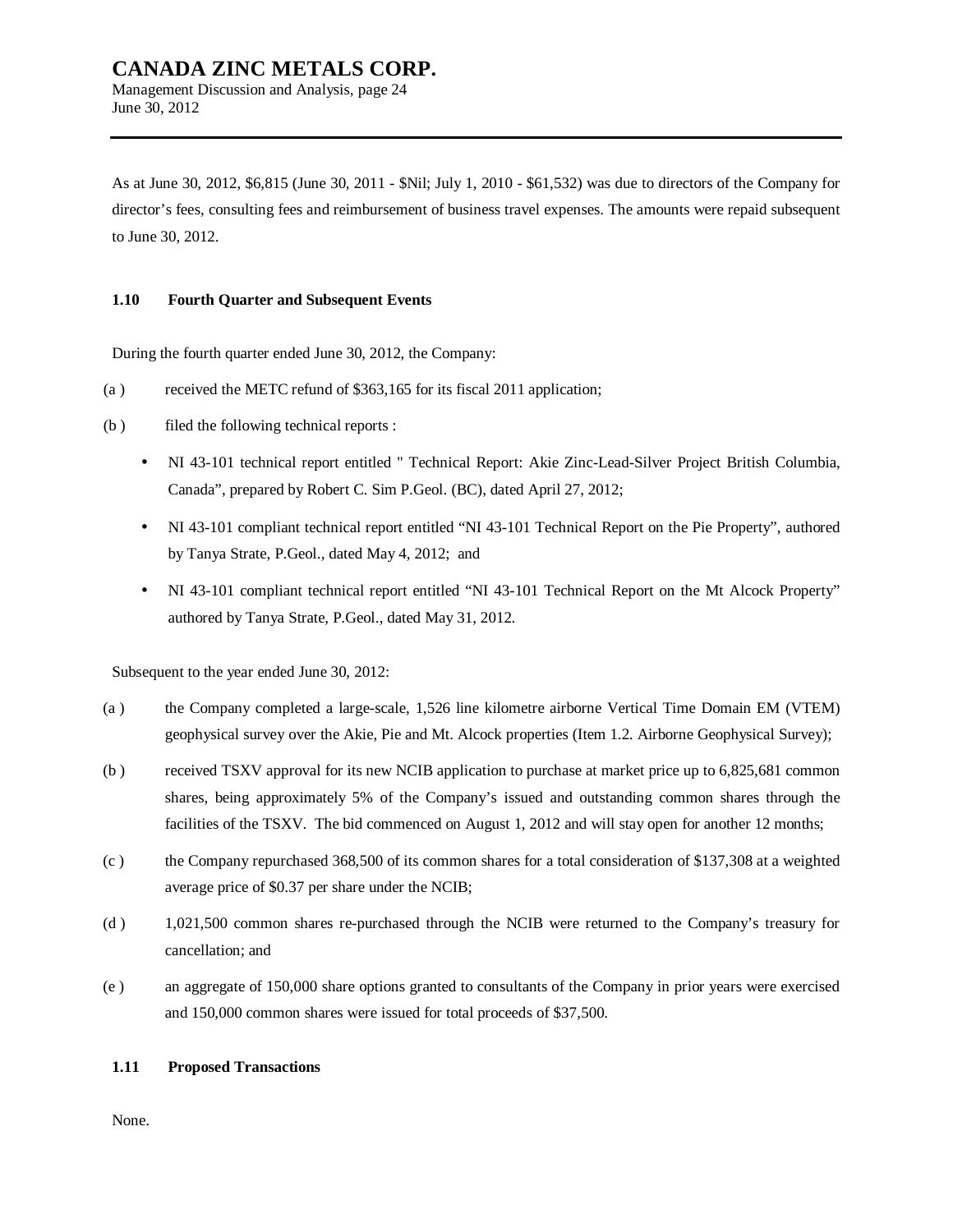Management Discussion and Analysis, page 25 June 30, 2012

#### **1.12 Critical Accounting Estimates**

Not applicable to Venture Issuers.

#### **1.13 Changes in Accounting Policies including Initial Adoption**

The financial information presented in this MD&A has been prepared in accordance with International Financial Reporting Standards. Our significant accounting policies are set out in Note 2 of the audited consolidated financial statements of the Company, as at and for the year ended June 30, 2012.

#### *International financial reporting standards (IFRS)*

The June 30, 2012 consolidated financial statements have been prepared in accordance with International Accounting Standard 34, Interim Financial Reporting ("IAS 34") and IFRS 1, First-Time Adoption of IFRS ("IFRS 1"). Subject to certain transition elections disclosed in Note 19 from the notes to the audited consolidated financial statements for the year ended June 30, 2012, we have consistently applied the same accounting policies in our opening IFRS balance sheet as at July 1, 2010 and throughout all periods presented, as if these policies had always been in effect. Note 19 discloses the impact of the transition to IFRS on our reported balance sheet, comprehensive income, changes in equity and cash flows, including the nature and effect of significant changes in accounting policies from those used in our financial statements for the year ended June 30, 2011.

The Company's conversion plan to transition from Canadian GAAP to IFRS consists of four phases:

Phase 1 (scoping and diagnostic) – Involved a preliminary diagnostic review of the reporting differences between Canadian GAAP and IFRS and the key areas that may be impacted.

Phase 2 (Impact, analysis, quantification and evaluation) – Involved a detailed assessment and technical analysis of each reporting difference identified in Phase 1. IFRS conversion adjustments were quantified, accounting policies and procedures were reviewed and updated, IT systems and software were assessed, training was conducted and outstanding business activities such as budgeting and compensation were assessed.

Phase 3 (Implementation phase) – This phase, was completed in December 2011 and includes the collection of financial information necessary to prepare financial statements for the December 31 interim period and the opening balance sheet as at July 1, 2010 in compliance with IFRS.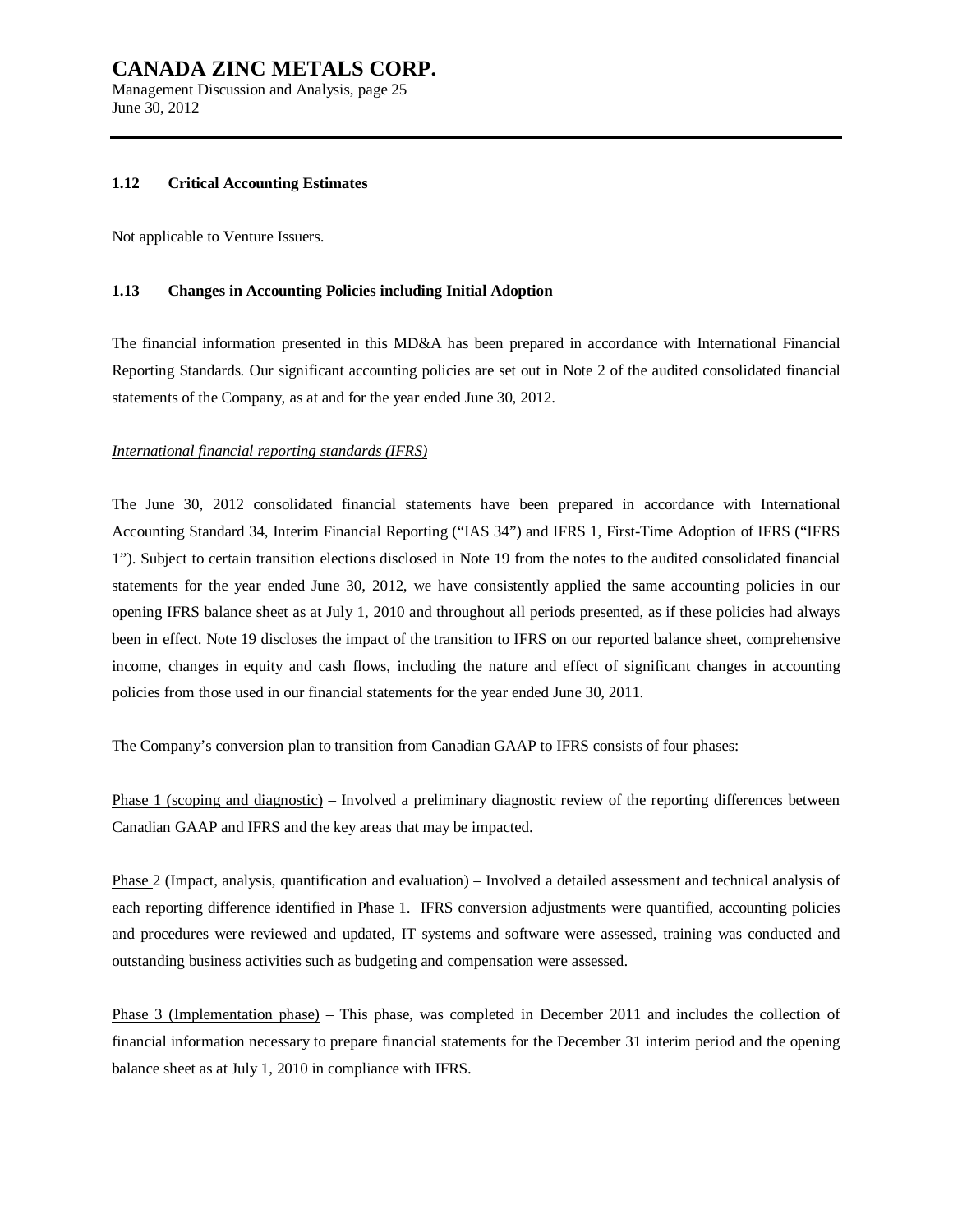Management Discussion and Analysis, page 26 June 30, 2012

Phase 4 (Monitoring phase) – This phase includes monitoring the changes to IFRS, monitoring the regulatory environment for the commentary on the future IFRS changes, commentary on financial reporting trends and analyzing the business plan of the Company to develop accounting policies, systems and internal controls for the evolution of the business.

#### Accounting Policies and Procedures

Based on the detailed assessment in Phase 2, a number of key accounting areas were identified where IFRS differs from Canadian GAAP. These key areas are explained below and separated into differences expecting to have a quantitative and qualitative difference and those expecting to have only a qualitative differences expecting. Impacts to the fiscal 2011 financial statements have been quantified where applicable.

#### Quantitative Impact

Management performed a detailed review of the Company's books and records in order to identify differences between GAAP and IFRS that affect the Company. The adjustments that were posted on the conversion of the Company's financial reporting to IFRS are disclosed in Note 19 to the audited consolidated financial statements for the years ended June 30, 2012 and 2011.

#### Qualitative Impact

The following accounting policy differences are expected to impact the disclosures to the financial statements of the Company or the internal processes and procedures for financial reporting.

#### IFRS 1, First-time Adoption of IFRS

IFRS 1 provides entities adopting IFRS for the first time with a number of optional exemptions and mandatory exceptions, in certain areas, to the general requirement for full retrospective applications of IFRS. The purpose of the options is to provide relief to companies and simplify the conversion process by not requiring them to recreate information that may not exist or may not have been collected at the inception of the transaction. The Company has analyzed the exemptions available and has not utilized any of the exemptions.

#### Business Activities

IFRS are globally expected to result in higher volatility to net earnings and other performance measures, which could lead to effects felt throughout the Company's business activities.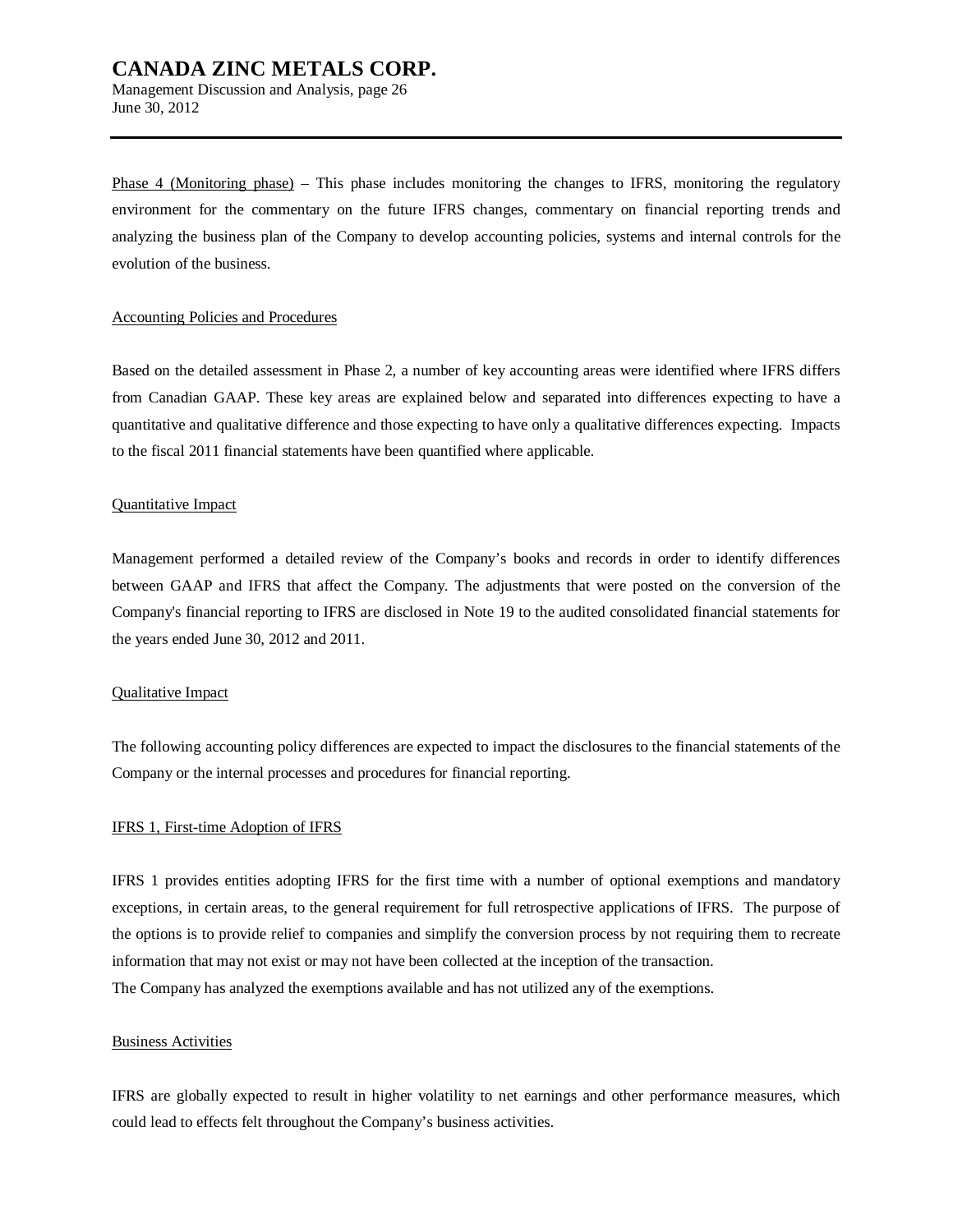Management Discussion and Analysis, page 27 June 30, 2012

From management's review of the Company's business activities, the conversion to IFRS will not have a material effect. There are not compensation considerations, financial contracts or business contracts that are linked to GAAP based metrics. The expected quantitative impact of the conversion to IFRS will not affect how the Company does business on a day to day basis and will not impact the internal business practices for decision making.

Internal Controls & Disclosure Controls and Procedures over Financial Reporting

The Company has reviewed its internal controls and disclosure controls and procedures over financial reporting and has determined that the impact on IFRS is not going to materially alter how transactions are initiated, recorded, processed and reported.

#### Financial Expertise

The Company's accounting department, senior management team and Directors have been appropriately trained based on the requirements of their respective roles. The Company has brought in outside consultants to help guide the transition and prepare the Company for future IFRS filings.

#### Information Technology

The Company's accounting information system comprises of accounting software, spreadsheets, databases and use of document processors. The accounting information system and size of the department is appropriate for the scale of the operation.

One of the more significant impacts identified to date of adopting IFRS is the expanded presentation and disclosures required. Disclosure requirements under IFRS generally contain more breadth and depth than those required under Canadian GAAP and, therefore, will result in more extensive note references. The Company is continuing to assess the level of presentation and disclosures required to its consolidated financial statements.

#### **1.14 Financial Instruments and Other Instruments**

Please see Note 2 of the audited consolidated financial statements of the Company, as at and for the years ended June 30, 2012 and 2011.